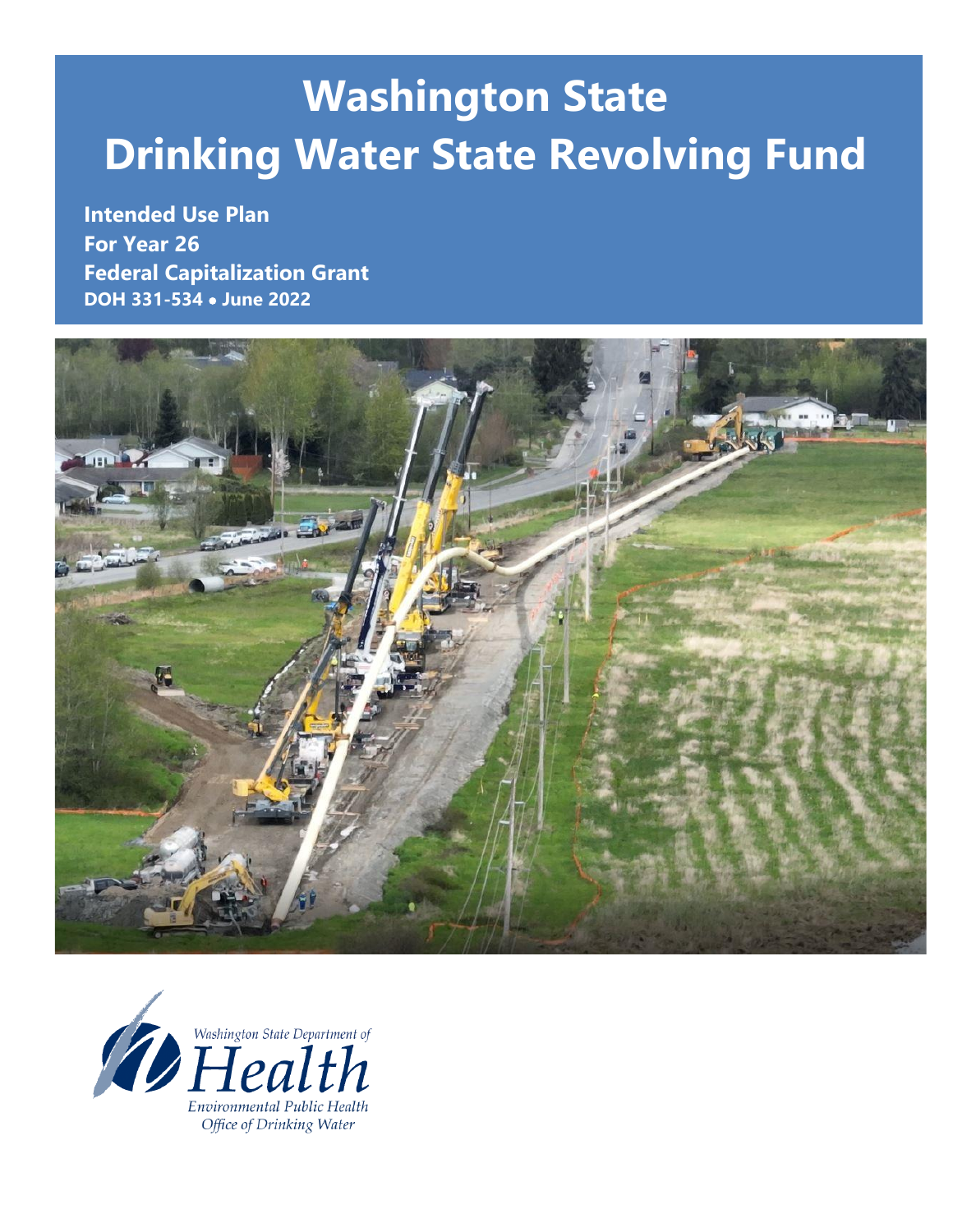**On the cover:** Judy Reservoir to Mount Vernon Transmission line replacement project – photo credits Public Utility District No.1 of Skagit County.



To request this document in another format, call 1-800-525-0127. Deaf or hard of hearing customers, please call 711 (Washington Relay) or email *civil.rights@doh.wa.gov.*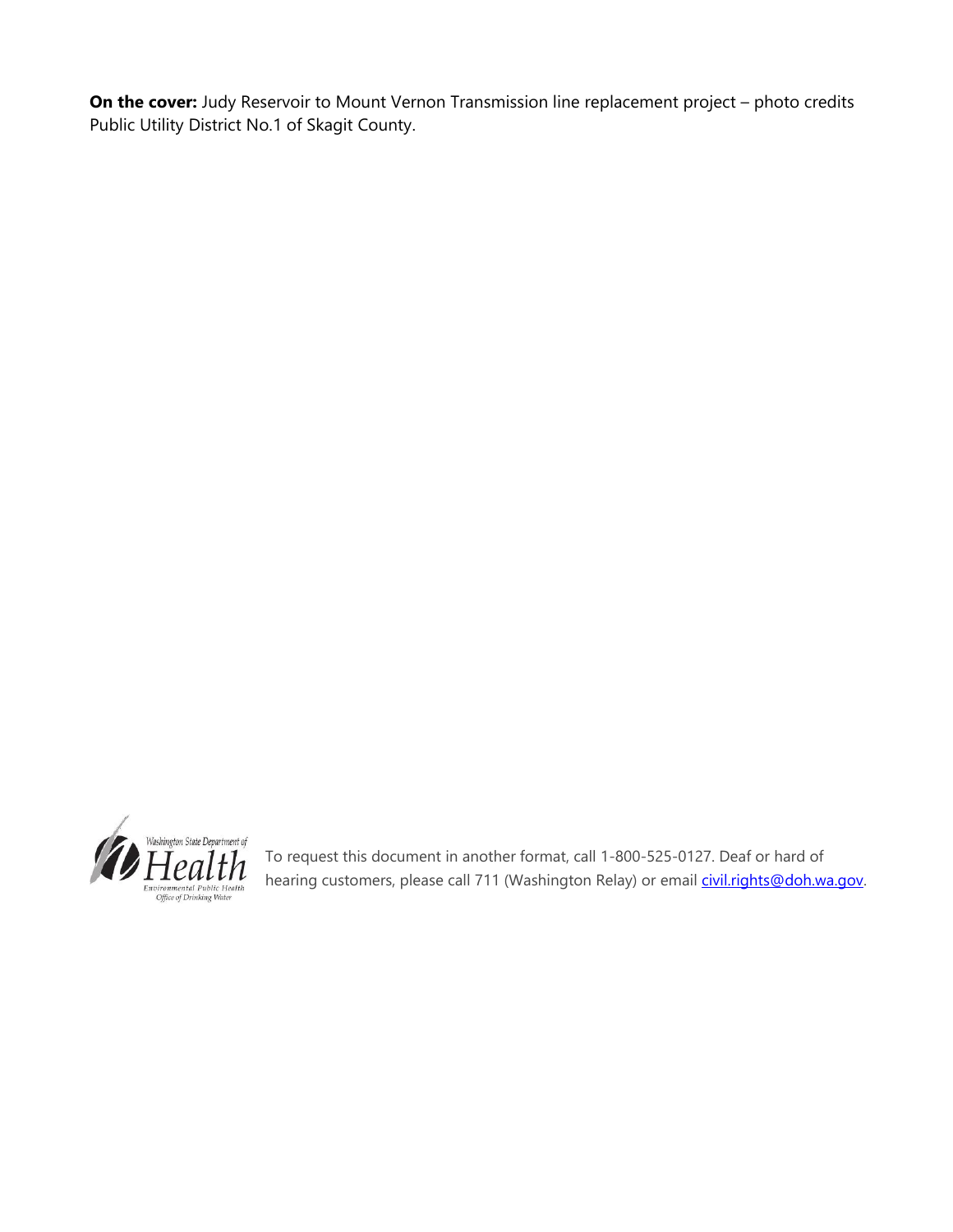### **Contents**

| 2.  |                                                            |  |
|-----|------------------------------------------------------------|--|
|     |                                                            |  |
| 3.  |                                                            |  |
| 4.  |                                                            |  |
| 5.  |                                                            |  |
|     |                                                            |  |
| 6.  | AMOUNTS TRANSFERRED BETWEEN THE DWSRF AND THE CWSRF 13     |  |
| 7.  | CRITERIA AND METHOD FOR DISTRIBUTING CAPITAL LOAN FUNDS 13 |  |
|     |                                                            |  |
|     |                                                            |  |
|     |                                                            |  |
| 8.  |                                                            |  |
|     |                                                            |  |
|     |                                                            |  |
| 9.  |                                                            |  |
| 10. |                                                            |  |
|     |                                                            |  |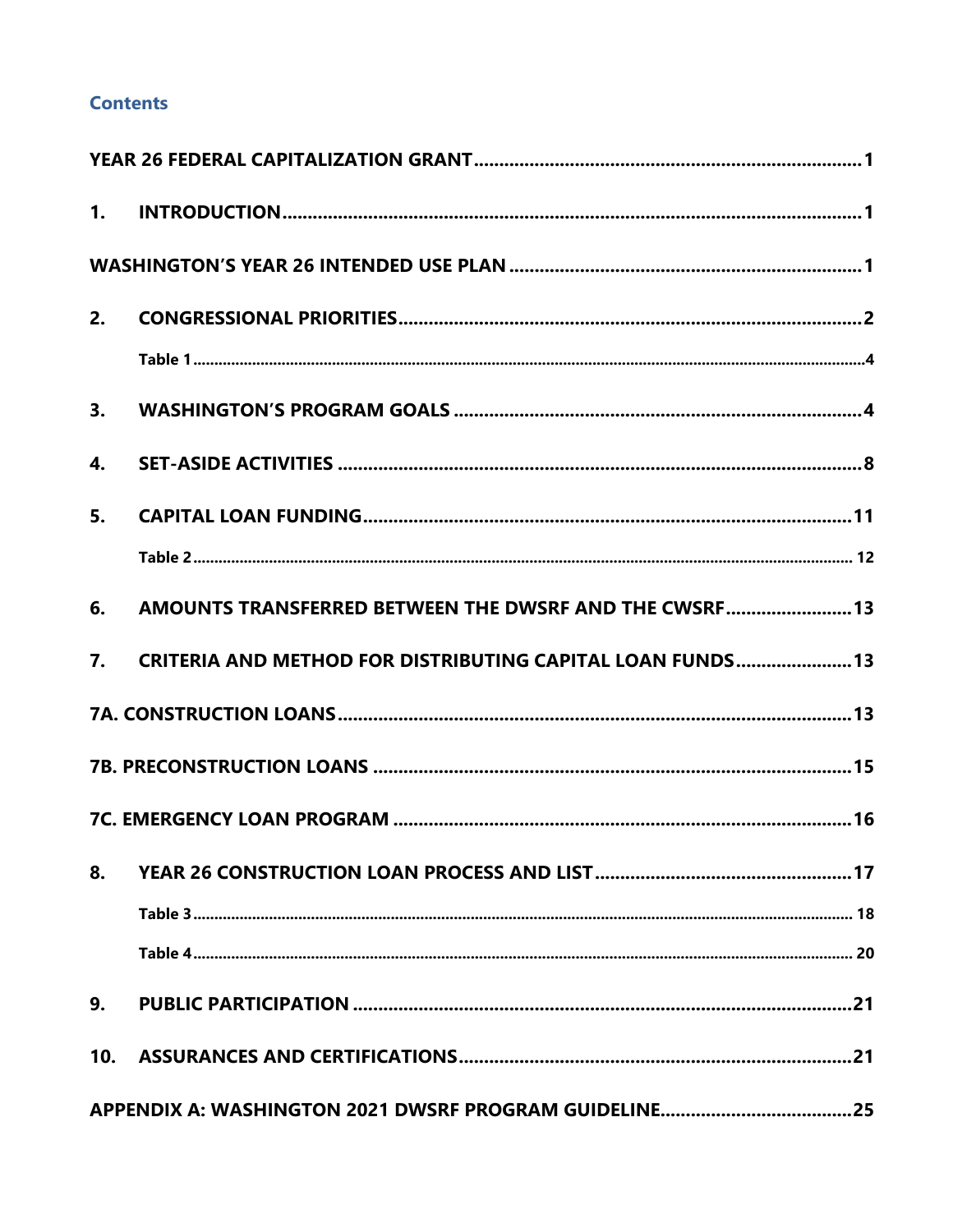| APPENDIX B: YEAR 26 FUNDED DWSRF 2026 CONSTRUCTION LOAN APPLICANTS LIST - |  |
|---------------------------------------------------------------------------|--|
|                                                                           |  |
|                                                                           |  |
| APPENDIX C: YEAR 26 WITHDRAWN OR DECLINED DWSRF 2021 CONSTRUCTION LOAN    |  |
|                                                                           |  |
|                                                                           |  |
| APPENDIX D: YEAR 26 FUNDED DWSRF 2026 PRE-CONSTRUCTION LOAN APPLICANTS    |  |
|                                                                           |  |
|                                                                           |  |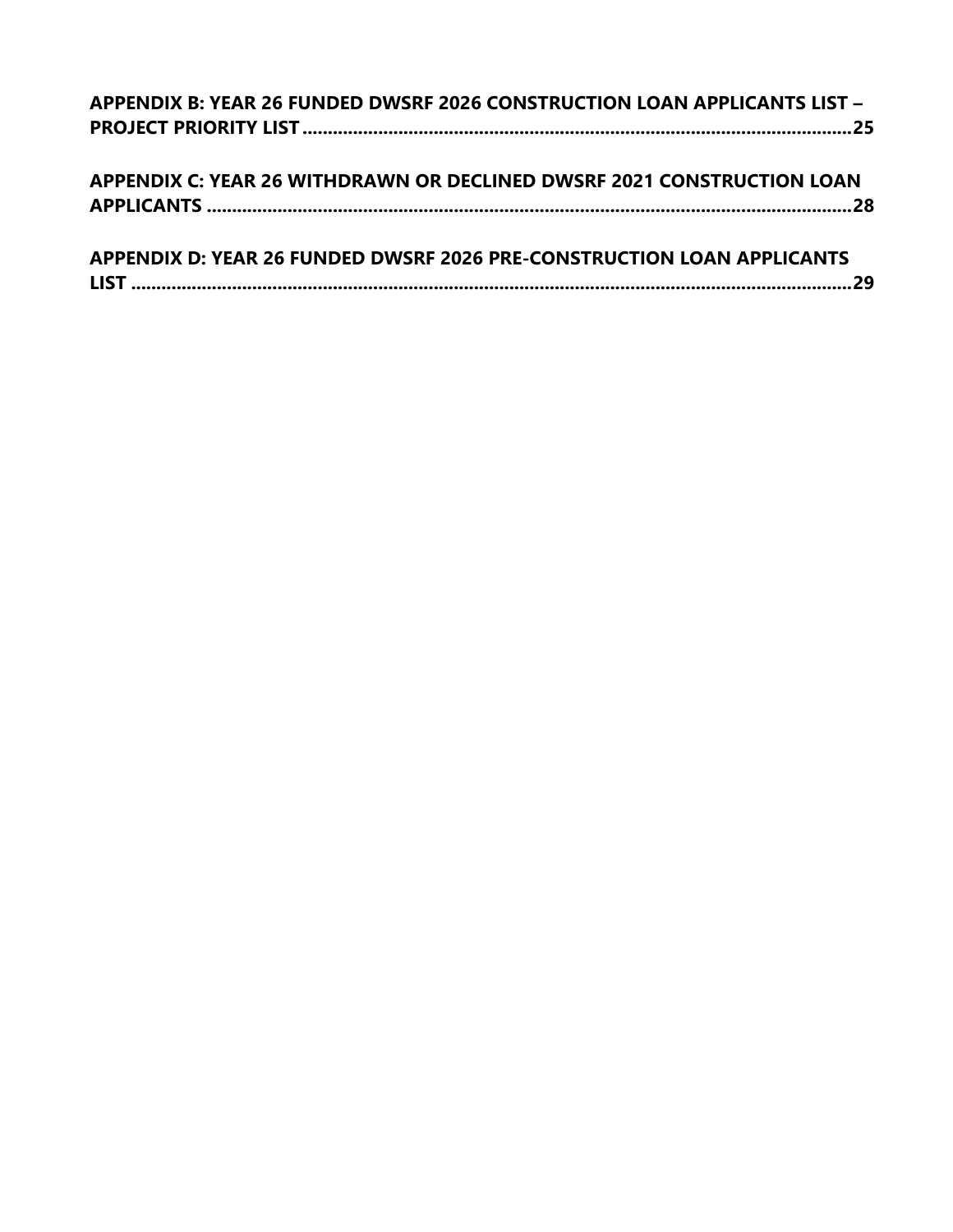## <span id="page-4-0"></span>**Year 26 Federal Capitalization Grant**

<span id="page-4-1"></span>**Intended Use Plan**

## **1. Introduction**

Congress established the Drinking Water State Revolving Fund (DWSRF) in August 1996 as part of the reauthorized federal Safe Drinking Water Act (SDWA). The DWSRF Program finances drinking water projects and activities to protect public health and achieve or maintain compliance with the SDWA.

The Safe Drinking Water Act authorizes the U.S. Environmental Protection Agency (EPA) to award annual capitalization grants to each state for a revolving construction loan program and other assistance to public water systems. Each state must provide matching funds of 20 percent of the federal capitalization grant.

#### **EPA awards federal DWSRF capitalization grants to states for:**

- **Set-Asides**. Funds for DWSRF Program administration and non-construction projects used to ensure compliance with the SDWA.
- **Capital Loan Fund**. Helps eligible water systems achieve or maintain compliance and protect public health by funding drinking water infrastructure improvement projects, such as treatment or a new source.

To access the funds, each state must submit a capitalization grant application to EPA. In addition, each state's capitalization grant application must include an annual Intended Use Plan (IUP), which describes how the state intends to use available funds. As the agency responsible for ensuring compliance with the SDWA in Washington, the state Department of Health (Health) submits the grant application to EPA.

## <span id="page-4-2"></span>**Washington's Year 26 Intended Use Plan**

In federal fiscal year 2022 (FFY 2022), Congress appropriated \$1,126,088,000 to EPA for the national DWSRF Program but subtracted from those funds \$397,766,044 for STAG—Drinking Water SRF. EPA then appropriated funds to the states based on their statewide needs' assessment. Washington will receive approximately \$15,655,000 from EPA to fund capital improvement projects that were ranked and placed on the priority list for state fiscal year (SFY) 2023 (July 1, 2022–June 30, 2023) and set-aside projects. Washington uses 74 percent of the capitalization grant for new construction loans and designates the remaining 26 percent of the capitalization grant for non-construction set-aside projects, such as special studies and technical assistance. Excluding set-aside funds, but including the 20 percent state contribution, the state has about \$80 million to award for new construction projects based on the updated predictive model.

As of March 31, 2022, Washington has a cash balance of approximately \$3.8 million (generated from loan origination fees) for ongoing administration of the revolving fund loan program. The loan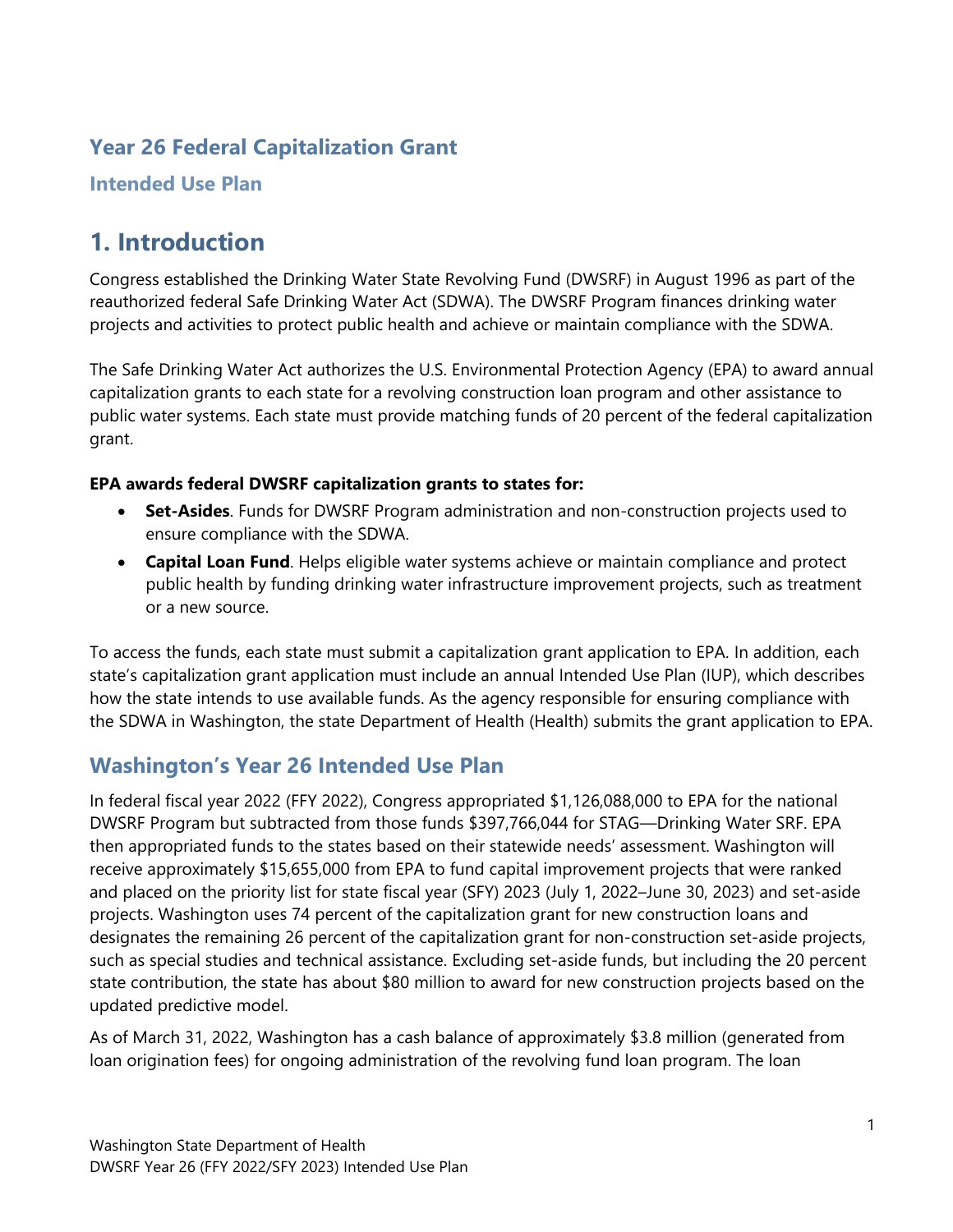origination fee remains at 1.0 percent. The standard interest rate is 1.75 percent and reduced to 1.25 percent for those projects receiving subsidy.

### **Washington used public participation to develop this year's loan list for the IUP, which includes:**

- Status of Washington's DWSRF Program.
- Washington's process and allocation of capital construction and set-aside funds.
- Washington's determination of loan eligibility and funding prioritization.
- Intended uses of additional subsidization.
- Prioritized-project funding list from DWSRF 2021 Construction Loan cycle.

## <span id="page-5-0"></span>**2. Congressional priorities**

Congress established guides for states to use, to the maximum extent possible, to prioritize project spending. Below, Health explains how Washington complies with the priorities in each guide.

**Projects that address the most serious public health risk.** We base our priority ranking of projects on public health risk. We rank projects that address acute risks higher than projects that remedy chronic risks. While eligible, we consider infrastructure replacement projects the lowest priority for funding.

**Projects necessary to ensure compliance with SDWA requirements**. We review all applications with respect to compliance with the SDWA. If the applicant is out of compliance, the proposed project must resolve the compliance issue, or the applicant must satisfactorily show that another project will return the water system to compliance.

**Assistance should be provided to systems most in need, on a per household basis, according to state affordability criteria.** We allow all eligible community water system applicants to request consideration for subsidy based on affordability of their rates. To calculate affordability, we use the Affordability Index, a formula that considers an applicant's water rates and median household income. We also allow school districts that own and operate a public water supply to be subsidy-eligible based on corresponding free and reduced lunch metrics. For kindergarten through grade 12 schools that own and operate a Group A water system, we use the following information to determine subsidy:

- Up to 30 percent principal forgiveness awarded if 30 to 49 percent of the student population receive free and reduced lunch.
- Up to 50 percent principal forgiveness awarded if 50 percent or more of the student population receive free and reduced lunch.

All other noncommunity systems were deemed subsidy-ineligible. Noncommunity water systems do not supply water to households; and therefore, they can't meet the federal requirement to base affordability on a "per household basis."

**Provide at least 26 percent of the DWSRF Capitalization Grants as loan subsidy to eligible recipients.** We have given needy systems about \$45 million in subsidies since 2010 (Table 1, page 5).

For the 2021 funding cycle (SFY 2023), the basic loan rate (as advertised in the 2021 DWSRF Construction Loan Guidelines) is a twenty-year fixed-rate loan with 1.75 percent interest. However, those projects meeting the disadvantaged criteria or receiving subsidy (awarded as principal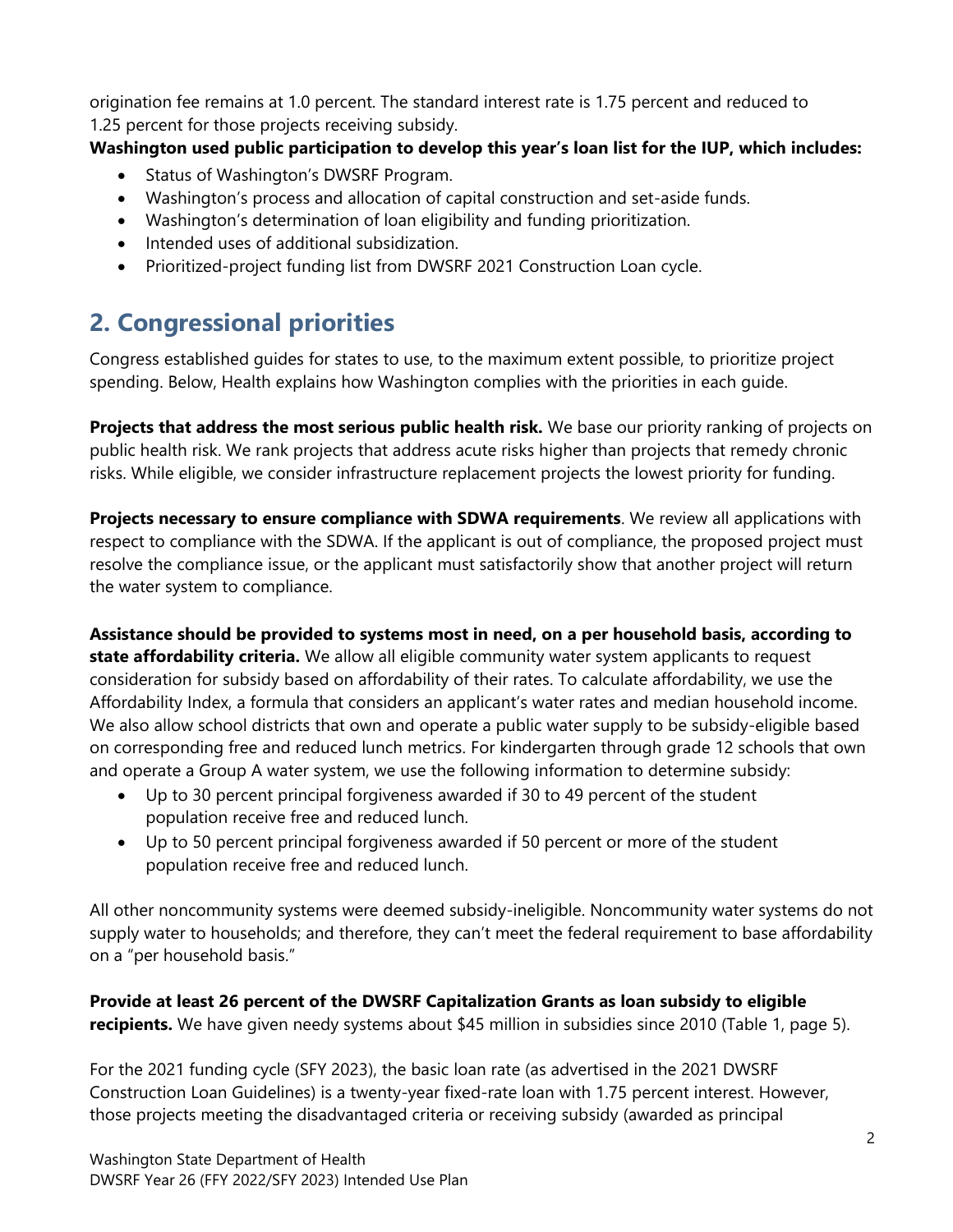forgiveness) are assigned a lower interest rate of 1.25 percent. DWSRF program staff decided to maintain these lower interest rates in response to the current economic challenges statewide due to COVID 19. For SFY 2023, a goal of 35 percent of the capitalization is to be awarded as subsidy. This amount equates to \$4,040,400.

Starting with the highest scoring applicants, the program awarded subsidy using the following criteria:

- Water systems with an affordability index of 2.01–3.50 percent will receive 30 percent principal forgiveness on their loan.
- Water systems with an affordability index of 3.51 percent or more will receive 50 percent principal forgiveness on their loan.
- Restructuring and consolidation projects that involve acquiring other noncompliant, failing, or struggling public water systems that have water quality problems or deteriorated infrastructure will receive 50 percent principal forgiveness on their loan. Note that in future years, all consolidation projects will need to meet the affordability criteria to receive subsidy.

The criteria listed above is the standard method the program has used to determine, the minimum subsidy award. This year's subsidy was increased to 50 percent for one project, this was necessary to meet our expected grant subsidy requirements. We had already notified recipients of their subsidy award prior to receiving notification of the reduced grant amount. We awarded \$6,160,371.

| <b>Project Applicant</b>                                  | <b>Project Name</b>                                                          | <b>Funded Amount</b> | <b>Subsidy Award</b> |
|-----------------------------------------------------------|------------------------------------------------------------------------------|----------------------|----------------------|
| <b>Kitsap Public Utility</b><br>District #1               | Bill Point, Island Utility, South<br><b>Bainbridge Consolidation Phase 2</b> | \$2,434,454          | \$1,217,227          |
| <b>Boistfort Valley Water</b>                             | <b>Boistfort Surface Water Intake</b>                                        | \$3,612,972          | \$1,806,486          |
| <b>Liberty Lake Sewer and</b><br><b>Water Dist No. 1</b>  | Eastside Consolidation Phase 4                                               | \$1,075,801          | \$537,900            |
| <b>City of Bainbridge Island</b>                          | Ferncliff Water Main Extension                                               | \$800,000            | \$400,000            |
| <b>Woodland Heights</b><br><b>Maintenance Association</b> | Pump House and Water<br>Distribution System Upgrade                          | \$560,072            | \$280,036            |
| <b>Pend Oreille Public</b><br><b>Utility District</b>     | Sunvale Acres Distribution<br>Replacement Project                            | \$591,282            | \$295,641            |
| <b>Mason County PUD No 1</b>                              | Lake Arrowhead Mainline<br>Replacement                                       | \$2,533,340          | \$1,266,670          |
| <b>Total</b>                                              |                                                                              |                      | \$6,160,371          |

The following projects will receive subsidy.

Final subsidy awards are also listed by project in Appendix B.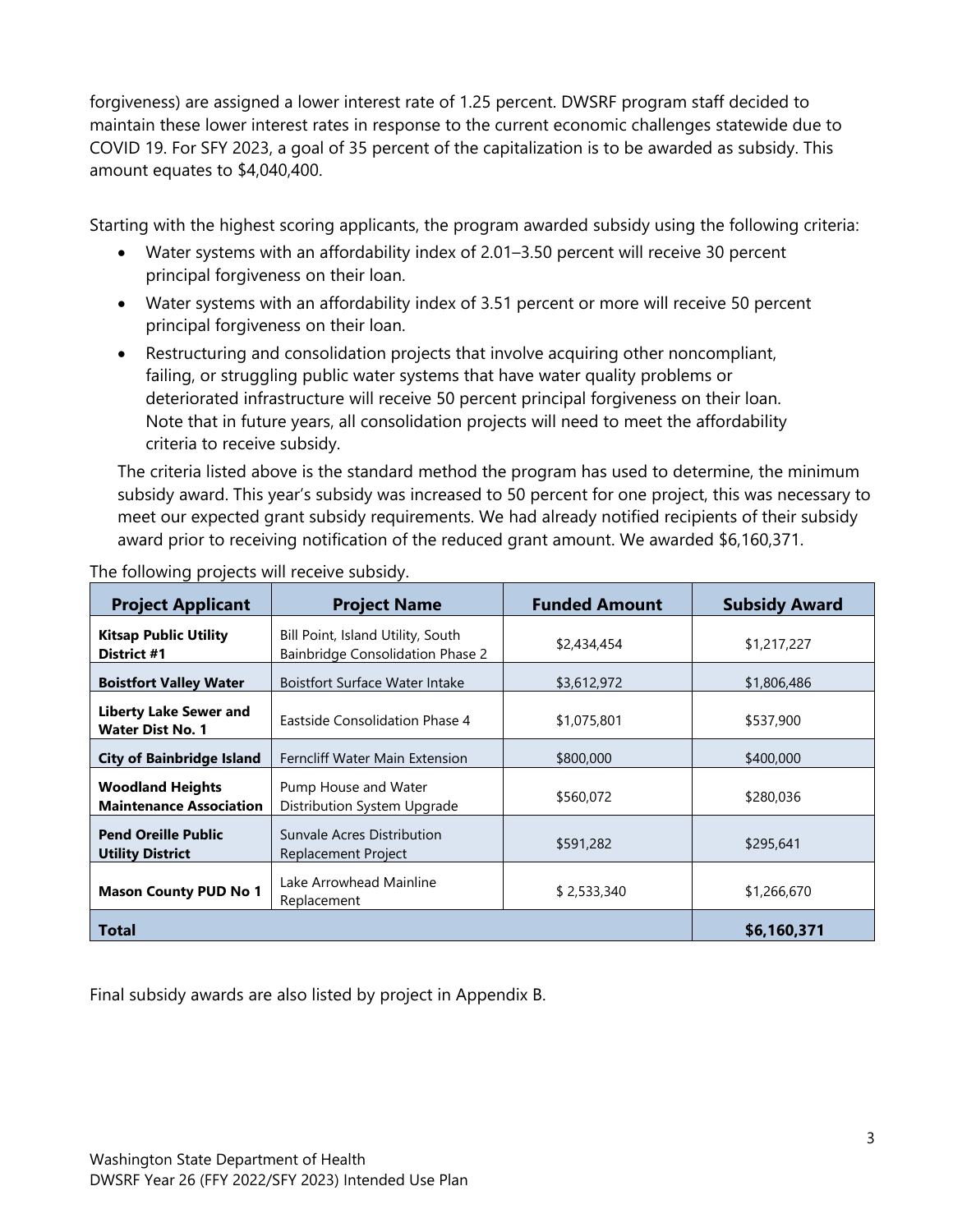<span id="page-7-0"></span>

|                |                  |                    | <b>Summary of Washington Subsidy Awards</b> |                |                 |                 |                           |
|----------------|------------------|--------------------|---------------------------------------------|----------------|-----------------|-----------------|---------------------------|
|                |                  | <b>Subsid</b><br>У |                                             | %              |                 | %               |                           |
| <b>SRF/SFY</b> | <b>Cap Grant</b> | <b>Requir</b>      | <b>Subsidy</b>                              | <b>Subsidy</b> | <b>Subsidy</b>  | <b>Subsidy</b>  |                           |
| Year           | <b>Amount</b>    | ed                 | <b>Awarded</b>                              | <b>Awarded</b> | <b>Expended</b> | <b>Expended</b> | <b>Notes</b>              |
| 16/            |                  |                    |                                             |                |                 |                 |                           |
| 2013           | \$22,914,000     | 20-30%             | \$6,147,175                                 | 27%            | \$6,147,175     | 27%             | Subsidy Met               |
| 17/            |                  |                    |                                             |                |                 |                 |                           |
| 2014           | \$21,499,000     | 20-30%             | \$4,381,590                                 | 20%            | \$4,381,590     | 20%             | Subsidy Met               |
| 18/            |                  |                    |                                             |                |                 |                 |                           |
| 2015           | \$19,741,000     | 20-30%             | \$3,849,645                                 | 20%            | \$3,849,645     | 20%             | Subsidy Met               |
| 19/            |                  |                    |                                             |                |                 |                 |                           |
| 2016           | \$19,600,000     | 20-30%             | \$4,060,444                                 | 21%            | \$4,060,444     | 21%             | Subsidy Met               |
| 20/            |                  |                    |                                             |                |                 |                 |                           |
| 2017           | \$18,233,000     | 20-50%             | \$3,764,308                                 | 21%            | \$3,764,308     | 21%             | Subsidy Met               |
| 21/            |                  |                    |                                             |                |                 |                 |                           |
| 2018           | \$18,233,000     | 20-50%             | \$4,446,769                                 | 24%            | \$4,446,769     | 24%             | Subsidy Met               |
| 22/            |                  |                    |                                             |                |                 |                 | Four projects open, still |
| 2019           | \$24,815,000     | 20-50%             | \$5,878,205                                 | 24%            | \$388,640       | 1%              | drawing                   |
| 23/            |                  |                    |                                             |                |                 |                 |                           |
| 2020           | \$24,583,000     | 26-56%             | \$6,451,900                                 | 26%            | N/A             | N/A             | Contracts executed        |
| 24/            |                  |                    |                                             |                |                 |                 |                           |
| 2021           | \$24,598,000     | 20-50%             | \$7,004,400                                 | 29%            | N/A             | N/A             | Contracts executed        |
| 25/2022        | \$24,576,000     | 20-50%             | \$5,593,526                                 | 23%            | N/A             | N/A             | Contracts executed        |
|                |                  |                    |                                             |                |                 |                 | Contracts need to be      |
| 26/2023        | \$16,576,000     | 26-49%             | \$6,160,371                                 | 50%            | N/A             | N/A             | executed.                 |
| <b>Total</b>   | \$293,086,000    |                    | \$76,749,795                                |                | \$44,372,175    |                 |                           |

#### **Table 1**

## <span id="page-7-1"></span>**3. Washington's program goals**

We developed the following goals to sustain our DWSRF Program over time and to ensure compliance with the performance standards in EPA's Environmental Results Goals.

**DWSRF Mission:** The DWSRF Program helps water systems by providing affordable financing to eligible entities for planning, designing, and constructing public water facilities that provide safe and reliable drinking water.

**Vision:** Washington state is a national leader in providing comprehensive financial and technical support to water systems.

**Goals:** Washington state's public water systems are safe, reliable, and sustainable, and water is affordable for all citizens.

**Philosophy:** The overall philosophy of the Washington state DWSRF is to maximize the availability of DWSRF funds for project construction.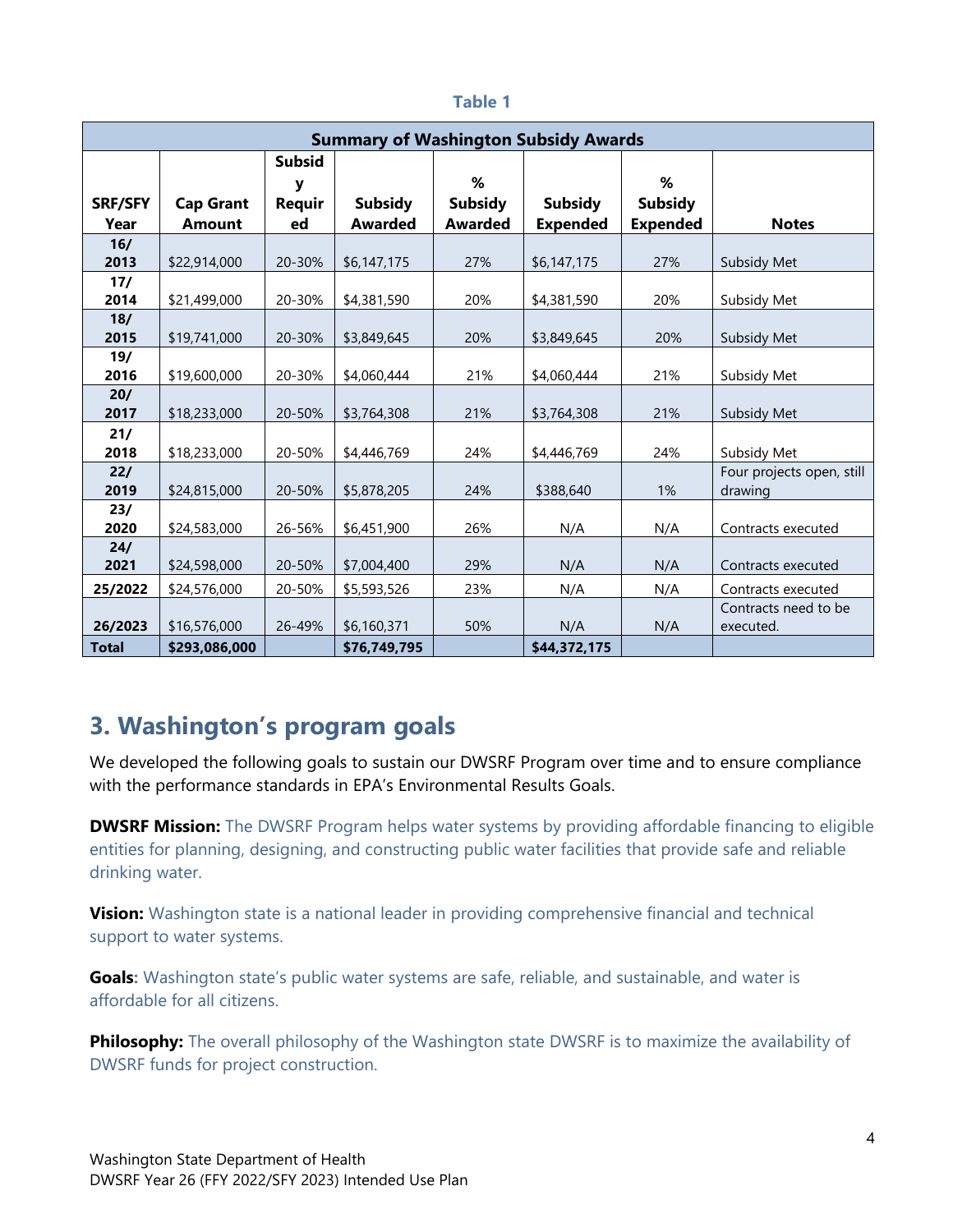### **Short-term goals**

- **Assess our fund management system for opportunity.**
	- o Continue to work with Public Financial Management consultants (PFM) on the predictive model and provide financial updates to PFM twice a year.
	- $\circ$  Adjust interest rates to address long-term inflation and provide for fund sustainability.
- **Continue to grow and expand programs that improve readiness to proceed and improve use-rate of construction money awarded.** 
	- o Contact construction loan recipients experiencing delays with their projects to review options that would allow their project to reach construction. If needed, convert the construction loan to a preconstruction loan to allow the entity to continue with preconstruction activities.
	- o Conduct an annual review of readiness-to-proceed criteria for construction loans and improve the criteria to better identify "shovel ready" applicants.
	- o Consider new loan eligibility criteria to include past performance on DWSRF loans. For instance, jurisdictions that have needed multiple time extensions on current open DWSRF loans may be deemed ineligible for a new loan until construction on all existing loans is completed.
- **Ensure that at least 15 percent of the available funds provide financial assistance to small systems that have projects ready for construction.** 
	- o Technical assistance providers and DWSRF staff are available to help systems prepare for construction loans, such as assistance with rate setting, training on DWSRF construction loan funding, and income surveys.
- **Provide financial and technical assistance to help public water systems increase technical, financial, and managerial capacity.** 
	- $\circ$  Continue to provide technical assistance through two contracts: Rural Community Assistance Corporation and Small Community Initiatives. These technical providers assist systems with board training, funding applications, rate setting, and asset management.
	- o Offer asset management training.
	- o Continue to collaborate with other funding partners on small system training on infrastructure funding. Three trainings were offered this past year via webinars: regionalization, value planning, and asset management.

#### • **Review and implement process improvement efficiencies**

- $\circ$  Improve water system contact information and determine whether invoicing can be done electronically.
- o Provide training and resources on DWSRF online application (WALT) to internal and external stakeholders.
- o Continue to implement construction site visits and inspections during construction. Also develop the ability to conduct remote construction site visits.
- o Provide one-on-one contract training with each applicant approved for a construction loan.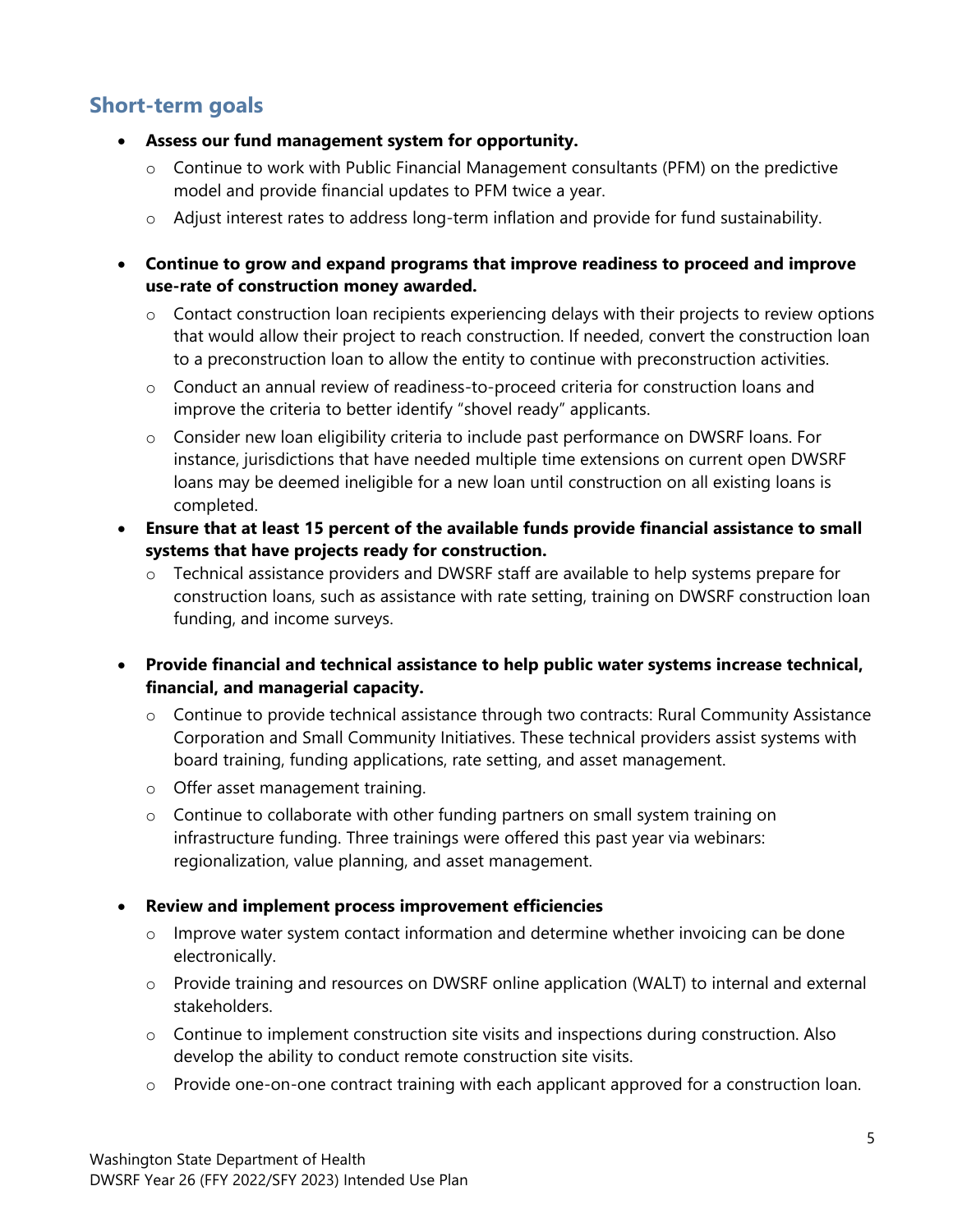o Encourage funding applicants to coordinate water main replacement projects with other infrastructure projects, such as transportation improvement, fish-passage barrier removal, or sewer-line replacement projects. DWSRF applicants that combine infrastructure projects will receive bonus points or, in some instances, a certain amount of guaranteed loan funding.

### **Long-term goals**

### • **Strengthen the fiscal integrity of the fund.**

Solid and complete financial analysis is required to understand the implications of any particular DWSRF financial policy choice, such as leveraging the fund to provide additional cash flow. Washington has contracted with PFM to assist with developing a long-term financial strategy. Alternatives under consideration include increasing the interest rate and modifying how loan fees are assessed. In addition, PFM created and will oversee the predictive model for the loan program. A solid plan will protect the financial future of the DWSRF using all the relevant operating assumptions for the program.

### • **Acknowledge and address household affordability constraints.**

Washington will regularly reevaluate the affordability criteria to ensure that public water systems in greatest need of help receive subsidy and technical assistance. DOH staff work internally and continue to collaborate with other funding agencies to identify hardship criteria and aid underserved communities.

### • **Use DWSRF funds to promote resilient, energy-efficient infrastructure.**

- $\circ$  Encourage an investment-grade energy audit for construction loans where the project results in an increased energy demand (pumping or treatment plant projects) for water systems serving communities with a population of 10,000 people or more.
- o To better promote resiliency projects (such as seismic upgrades, relocating sources, or installing generators), we now identify resiliency projects in Risk Category 4 for projects. Several resiliency construction loan projects have been funded to date, including seismic upgrades to finished reservoirs, installation of generators at main sources, and interties.
- $\circ$  A new risk category was created to address regional issues for water systems in the state experiencing declining aquifers and water shortages, such as portions of the Mid-Columbia Basin. Although the program did not receive any project applications to address this issue during the 2020 DWSRF Construction Loan cycle, we will continue to recognize this category of projects.
- o Award bonus points for projects that reduce water loss or energy use.

### • **Continuously improve the DWSRF Program so we are more efficient and better able to serve our customers.**

- o Improve the online application process.
- $\circ$  Develop electronic invoicing and payments for our loans. ACH payments were accepted in the past two billing cycles and was used by many of water systems.
- o Educate water systems about the DWSRF Construction Loan Program before each loan cycle.
- o Maintain emergency funding to assist systems affected by unforeseen events and to ensure they continue to maintain public health protection.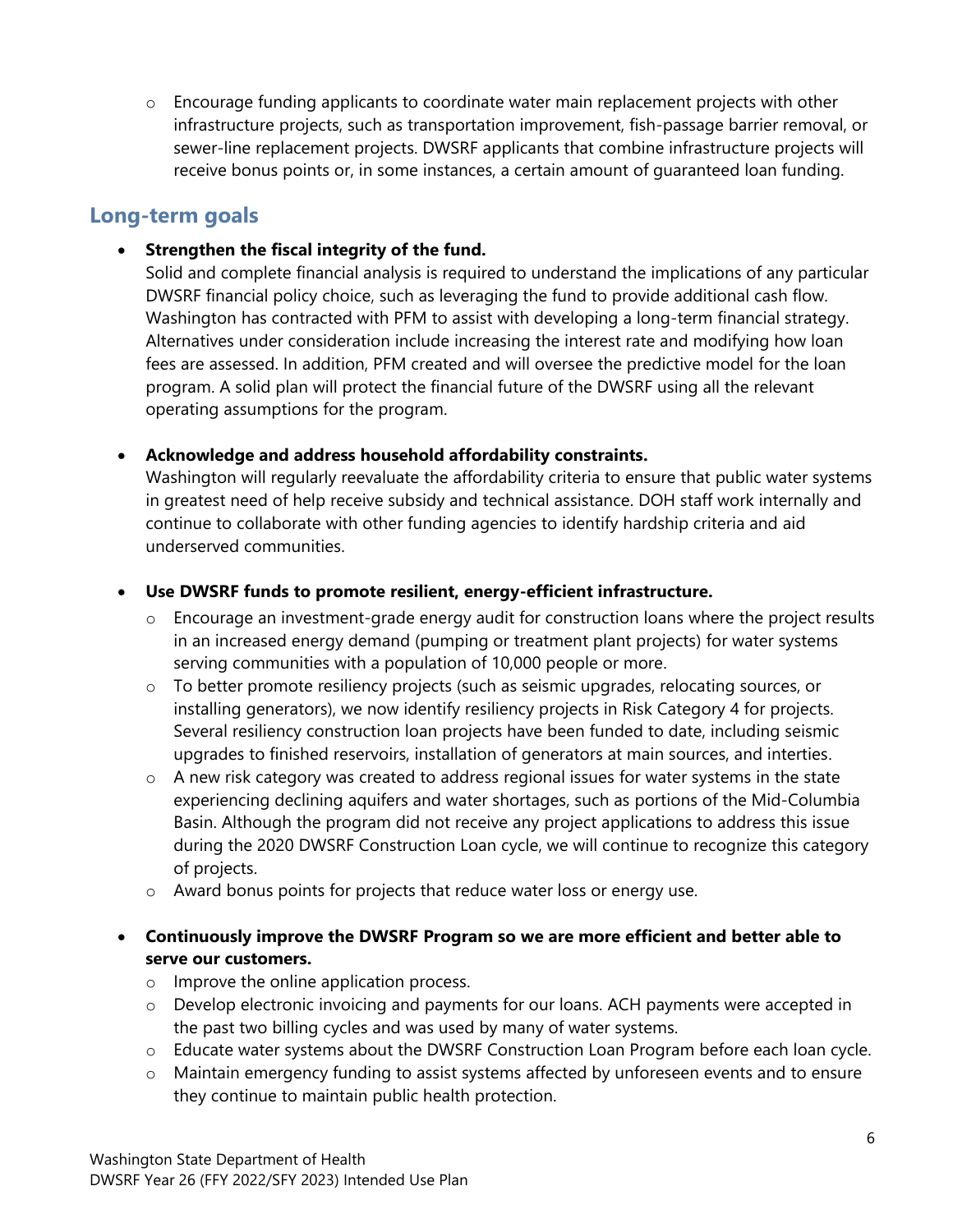- o Maintain ability to award additional funding for existing DWSRF loans to address escalating construction costs that exceed funding amount and allow project completion.
- $\circ$  Continue to offer Preconstruction Loans available year-round to allow systems to better prepare for infrastructure improvements.

### • **Continue offering Consolidation Feasibility Study Grant funding.**

The Consolidation Feasibility Study Grant funding program was re-established in 2020 with a call for applications. We received nine applications and funded eight; one withdrew. We funded: Rochester Water Association, Paradise Estates Water Department, Mason County PUD No1, King County Water District No 90, City of Leavenworth, City of Tumwater, Public Utility District 1 of Kitsap County and Valley Water District. Our stakeholders found great value in these small grants (up to \$30,000 per project), which allowed the study of potential transfer of ownership and consolidation projects to address compliance or capacity issues with small, struggling water systems. This funding program uses our loan origination fee fund. We plan to offer these grants again in 2022 and increase the per project amount to a max of \$50,000.

#### • **Continue to promote asset management**

- $\circ$  Bonus points are awarded for DWSRF applicants that have attended an asset management training, have an asset inventory, and have assigned criticality numbers to assets.
- o Offer DWSRF funding recipients to funding to develop an asset management program. DWSRF applicants that do not have an existing asset management program must develop an asset inventory, including expected life of assets and replacement costs for each asset. Applicants with an existing asset management program are provided the ability to improve their asset management program. Up to \$40,000 of additional funding will be awarded per jurisdiction for asset management efforts.

### **Environmental Results Goals**

Washington's DWSRF project loan funds and set-aside work plans support EPA's strategic planning Goal 2, "Protecting America's Waters," and strategic Objective 2.1, "Protect Human Health" by safeguarding human health through regulations and by protecting public drinking water. Our program provides funding to help achieve this federal performance standard. We intend to meet or exceed EPA's annual performance targets.

We will use these performance measures to ensure the loan program achieves federal standards:

- **Annual percentage of assistance agreements to bring water systems into compliance.** Based on available funds, Washington proposes to fund 18 DWSRF-eligible projects from our fall 2021 loan cycle with 74 percent of the capitalization grant funding, for a total award of about \$69 million (see Appendix B). Two of the funded projects address compliance issues and the remaining funded projects improve system capacity through consolidation efforts or provide system resiliency.
- **Fund utilization rate (cumulative loan agreement dollars compared with the cumulative funds available for projects) for the DWSRF loan fund.** This indicator is commonly referred to as "pace" and it measures how well the state is putting its available funds into loans. States should target pace levels near or above 100 percent. States that are lagging in this measure, or have declining pace levels, may need to review loan policies and procedures, and outreach techniques. Nationally, pace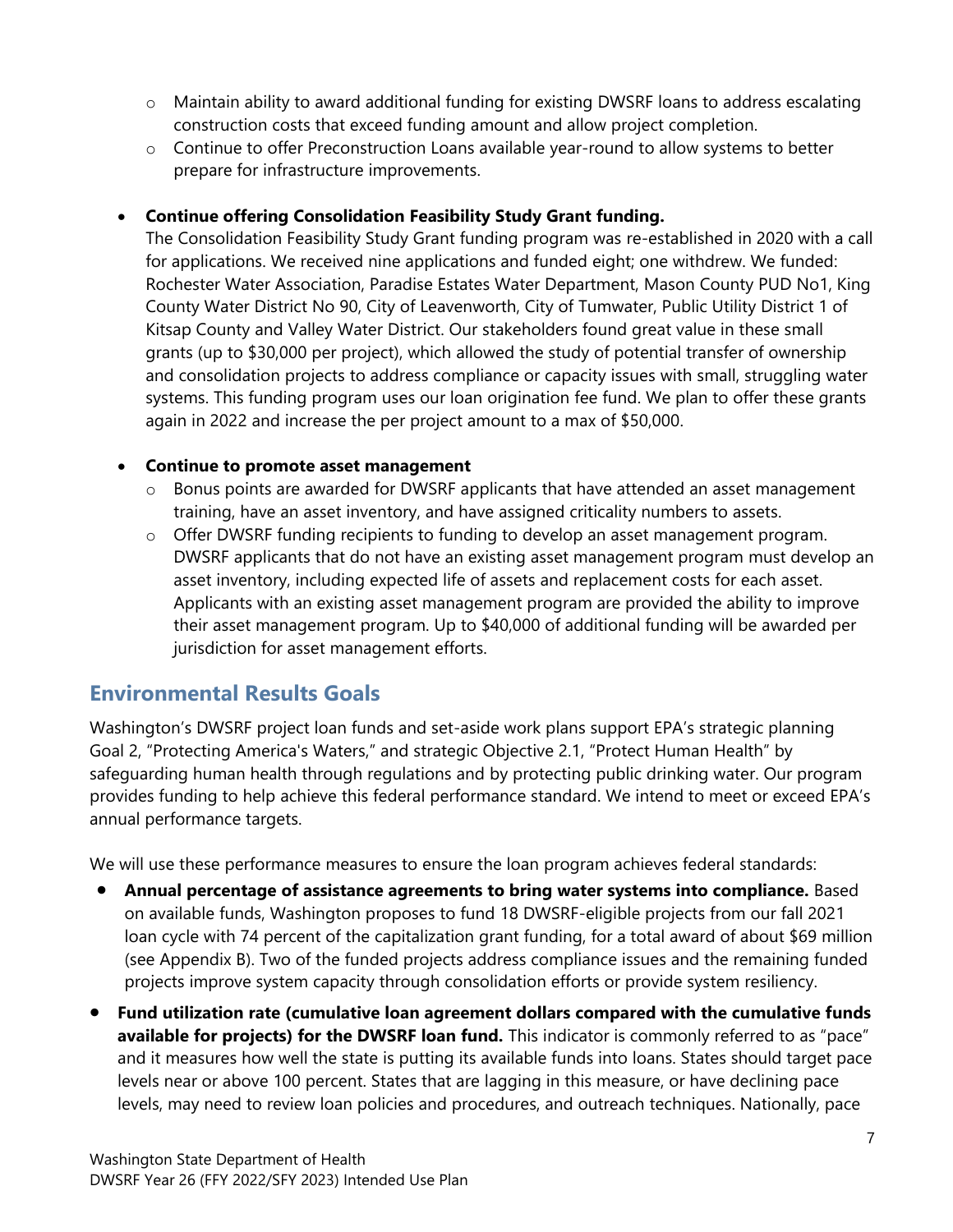was 97 percent for the DWSRF in 2021 (cumulative). States with pace levels greater than 100 percent are generally practicing advanced loan commitment. Pace does not measure how quickly funds are disbursed after the loan agreement has been signed. The table below shows the fund utilization rate for Washington state, our Region 10, and the nation for the past four state fiscal years.

| Loans as a Percentage of Funds Available for Loans (Fund Utilization Rate) |                                                |                    |            |                  |             |  |  |  |  |  |  |
|----------------------------------------------------------------------------|------------------------------------------------|--------------------|------------|------------------|-------------|--|--|--|--|--|--|
| <b>SFY</b>                                                                 | <b>Total Project Funds</b><br><b>Available</b> | <b>Total Loans</b> | Washington | <b>Region 10</b> | <b>U.S.</b> |  |  |  |  |  |  |
| 2017                                                                       | \$662,399,237                                  | \$887,473,473      | 134%       | 111%             | 96%         |  |  |  |  |  |  |
| 2018                                                                       | \$714,204,567                                  | \$887,473,473      | 124%       | 109%             | 96%         |  |  |  |  |  |  |
| 2019                                                                       | \$784,408,132                                  | \$928,241,191      | 118%       | 106%             | 95%         |  |  |  |  |  |  |
| 2020                                                                       | \$847,871,539                                  | \$948,200,820      | 112%       | 103%             | 96%         |  |  |  |  |  |  |
| 2021                                                                       | \$914,757,820                                  | \$981,702,698      | 107%       | 101%             | 97%         |  |  |  |  |  |  |

## <span id="page-11-0"></span>**4. Set-aside activities**

The primary focus of the DWSRF Program is to fund capital construction projects that help to protect public health and ensure SDWA compliance. However, states also may use 31 percent of their annual capitalization grant for various non-construction activities that accomplish the same purposes. Funds for these non-construction activities are called set-asides.

There are four set-aside categories. The federal DWSRF Program limits the amount states can use for each category and specifies the types of activities we can fund:

- Program administration (4 percent plus two new options as described below).
- State program management (10 percent).
- Small system technical assistance (2 percent).
- Local assistance and other state programs (15 percent).

Our staff, third-party contractors, or direct funding to public water systems are examples of set-aside assistance. Washington will use funds from these capitalization grants to fund activities during more than one state fiscal year. However, to keep unliquidated obligations at a minimum, the state strives to fully spend each set aside within a two-year period. If there is a time when the state can't spend down an approved set-aside work plan within two years, as we have in the past, we will amend work plans, ask for additional time to spend, or transfer that set-aside funding to be disbursed through the loan program.

The state will not use funds for set-asides, other than program administration, until EPA approves detailed work plans. We anticipate completing this process and having funds available in SFY 2023. Washington intends to use 26 percent of its Year 26 capitalization grants for current and future setaside activities. We will begin using program administration set-aside funds in SFY 2023. Any remaining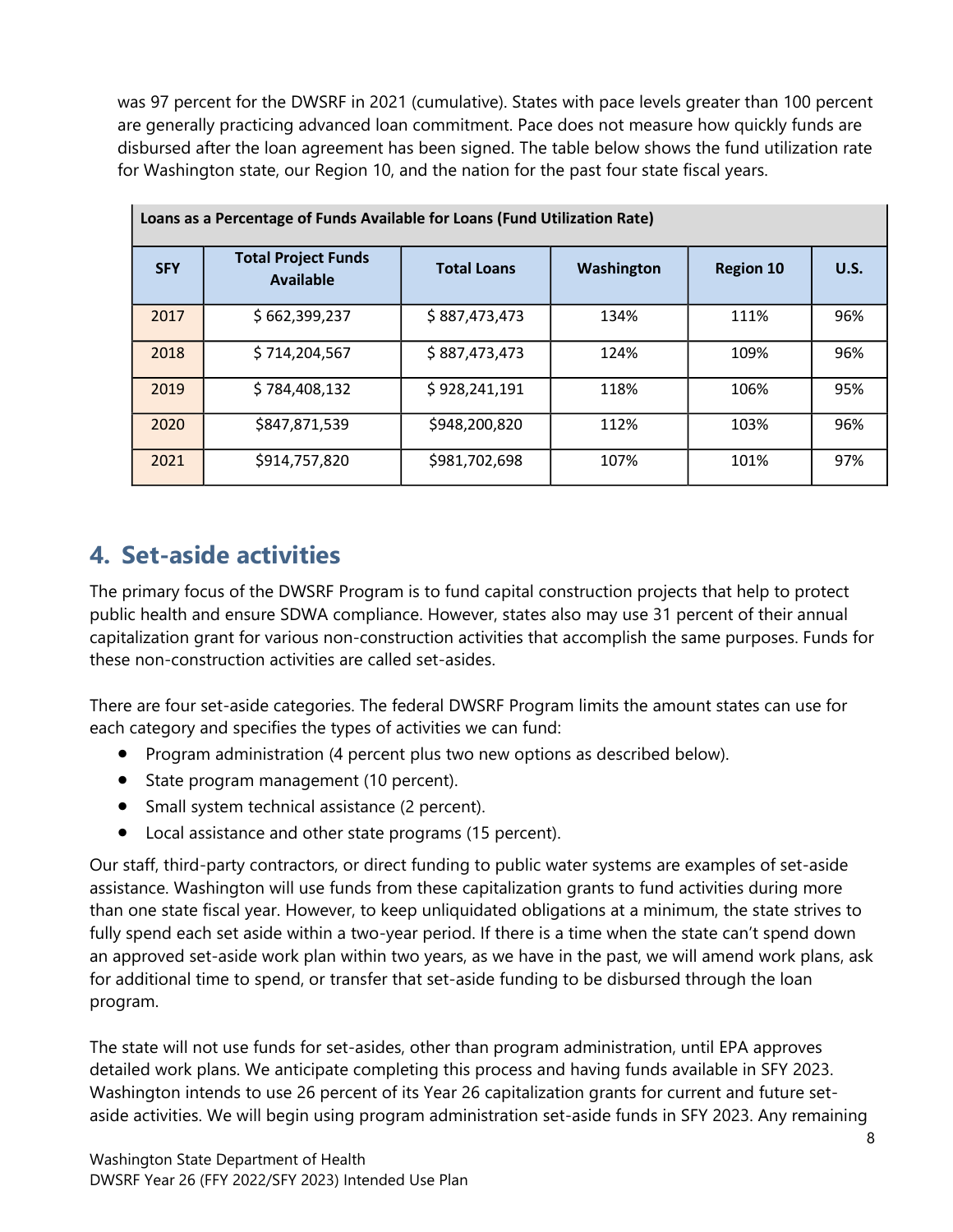set-aside funds will be used in SFY 2024. The subsections below describe how Washington intends to use these set-aside funds.

We use set-aside funds for work plans that contribute to achieving EPA's Strategic Goal 2, sub-objective 2.1.1 Water Safe to Drink: Percentage of the population served by community water systems that receives drinking water that meets all applicable health-based drinking water standards through effective treatment and source water protection.

To carry out the set-aside activities below, we often rely on contractors with specialized skills and qualifications. We will use a contractor from the state's contractor list or use a competitive bid process to purchase these services.

## **Program administration set-aside**

Washington plans to cover direct and indirect expenses associated with program administration activities. We often supplement this SRF set-aside with DWSRF loan origination fees because the setaside does not provide sufficient funding for this activity.

Washington will use 4 percent of the capitalization grant for program administration.

### **State program management set-aside**

When Congress reauthorized the SDWA, it recognized that federal funding for state drinking water programs was inadequate in states that assumed primacy for enforcing the SDWA. To help resolve that state funding issue, Congress gave states the option of using up to 10 percent of their annual DWSRF allotment for program management. Washington uses the full 10 percent allotment to manage the state drinking water program.

Health uses this set-aside to fund a significant number of positions that:

- Administer the state Public Water System Supervision (PWSS) Program.
- Maintain and improve the computer systems at Health's Office of Drinking Water.
- Collaborate with staff, public water suppliers, and government agencies to help them understand regulatory requirements and assist them when water quality contamination occurs.
- Provide notification, compliance, financial, and technical assistance, which helps to ensure systems meet Public Notification, Consumer Confidence Report, and various water quality monitoring requirements.

## **Small system technical assistance set-aside**

This set-aside funds technical assistance for water systems that serve fewer than 10,000 people. We will use our full 2 percent allotment from this set-aside to support small system technical assistance activities.

### **Local assistance and other state programs set-aside**

A state may fund several categories of activities to help develop and/or implement local drinking water protection initiatives under Section 1452(k) of the 1996 SDWA amendments. States may use up to 15 percent of the annual capitalization grant for the local assistance and other state program set-asides,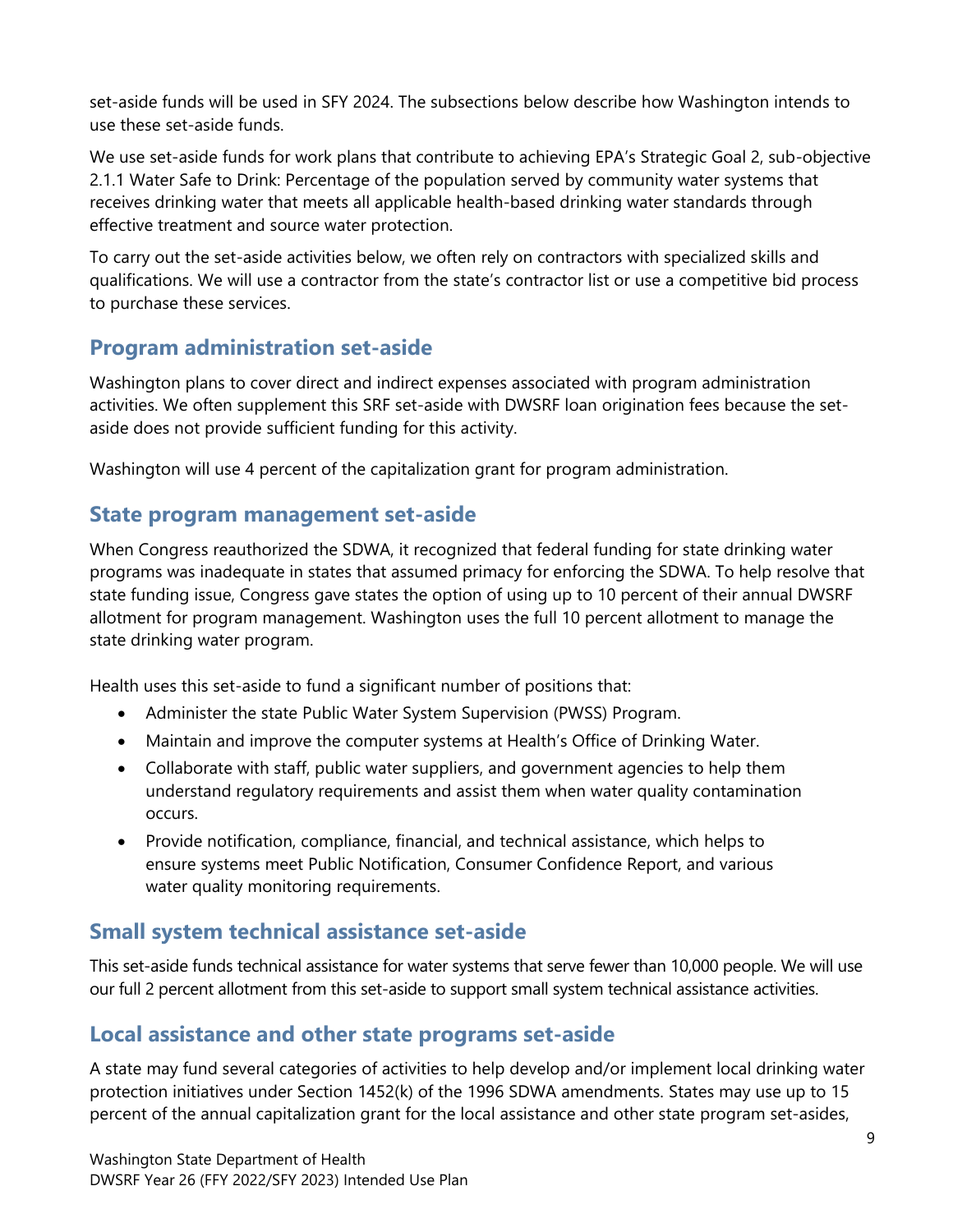with a maximum of 10 percent for any one category of assistance. We intend to use 10 percent of this set-aside this year for activities related to system capacity development.

## **Capacity Development and Water System Sustainability**

Washington state's Capacity Development Program is one of the strongest in the nation due to the internal and external partnerships we have developed and continue to maintain. We continue to use tools that prove successful and create new tools, as needed, to accomplish our goals. We continue to focus on training and technical assistance resources as much as possible for water systems willing and able to build capacity to sustain themselves. We will rely on our graduated compliance approach to direct water systems when they are unable or unwilling to maintain sufficient capacity. We strive for innovative approaches to help struggling small systems succeed or get out of the water business and mitigate the impending financial burden on customers of those systems.

As we move into a new phase of the COVID-19 pandemic, we continue to nurture relationships and develop forward-thinking strategies with partners to help meet our mutual goal of providing safe and reliable drinking water to the people of Washington state now and into the future. Washington state will use 10 percent of the Local Assistance and Other State Programs set-aside to provide DWSRF capacity development assistance in the form of financial assistance, technical assistance, sanitary surveys, and other types of program support to drinking water systems. Capacity development activities include, but are not limited to:

- Providing outreach and communication tools on technical, managerial, and financial capacity on our website and other media outlets.
- We will look to reenergize our efforts to conduct sanitary surveys, including virtual surveys, that allow us to follow safety measures to minimize the spread of COVID-19.
- Providing specific technical assistance (such as coliform monitoring and follow-up requirements) to help water systems achieve and maintain compliance.
- Maximizing public health protection through problem identification, correction, and performance optimization of existing surface water treatment plants.
- Partnering with state and federal agencies to support and maintain water system emergency response capacity.
- Helping public water systems research and determine whether their groundwater source is under the direct influence of surface water.
- Offering technical assistance to water systems to develop and implement source-water protection programs, set rates, train new board members, and seek funding for projects.
- Providing training across the state for water system operators, owners, and decision makers to increase knowledge of operations and improve performance.
- Collaborating with other funding and technical assistance agencies to provide technical team meetings for jurisdictions developing water infrastructure projects anytime during the year. The technical meetings allow jurisdictions the ability to learn about available funding sources, how to apply for funding, and technical assistance that can be provided for project development.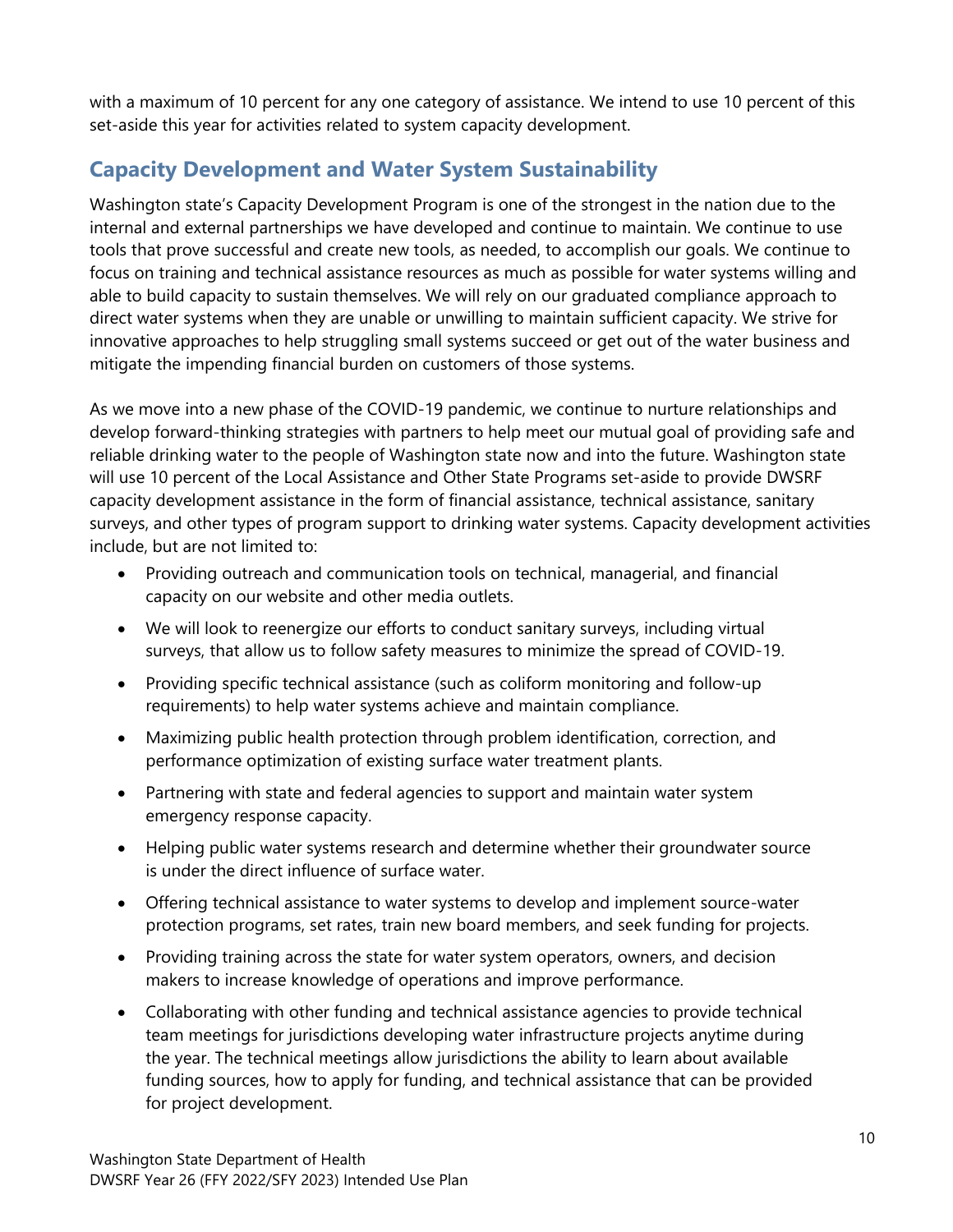- Implementing a coordinated approach to water system asset management programs with other state and federal agencies to encourage strong financial and managerial capacity in every water system. Activities include asset management and rate setting training for operators, decision-makers, and other stakeholders; improved education and training for state staff on assessing financial capacity of public water systems to improve technical assistance and plan review; and encouraging regionalization activities to achieve economies of scale and improve utility sustainability through training and outreach efforts. In addition, the DWSRF Program awards bonus points for asset management and requires DWSRF construction loan recipients without an asset management program to develop an asset management program as part the funding package. The program offers additional funding, up to \$40,000, to loan recipients to develop the asset management program.
- Increasing our emphasis on workforce development as we move closer to 2028 when 50 percent of our 4,000 certified operators have stated they will be eligible to retire. We will look to partner with our technical assistance providers and professional organizations to develop new strategies and initiatives to avoid the potential crisis of a depleted workforce.

## <span id="page-14-0"></span>**5. Capital Loan Funding**

In November 2021, we received, reviewed, and ranked 28 construction loan applications with a total request of over \$73 million. We also offered funding to entities with eligible projects from our 2020 loan cycle, two projects were added to the Priority Project List (PPL). Nine applications were withdrawn. Health funded all remaining projects on our PPL totaling approximately \$69 million dollars. Eligible entities for DWSRF Construction Loan funding are:

- Community water systems, including publicly and privately owned systems. For-profit community water systems are eligible for a construction loan but are not eligible for subsidy.
- Not-for-profit noncommunity water systems.

Appendix B shows Washington's recommended 2021 Fall DWSRF Draft Priority Project List for Year 26 DWSRF funding. We executed loan contracts for these projects prior to May 14, 2022

The list in Appendix B is subject to change for the following reasons.

- **1. Applicants receive alternative funding.** Applicants may receive grant or loan assistance from other funding sources, such as Rural Development, and no longer need DWSRF money.
- **2. Applicants are "bypassed."** The Office of Drinking Water underwriter reviews DWSRF applications for ability to repay the loan, ability to secure the loan, and readiness for the project to proceed. Applicants that fail to meet these criteria are "bypassed" (no longer considered for funding).
- **3. Applicants withdraw from the process.** Applicants may choose to withdraw from the loan process for other reasons.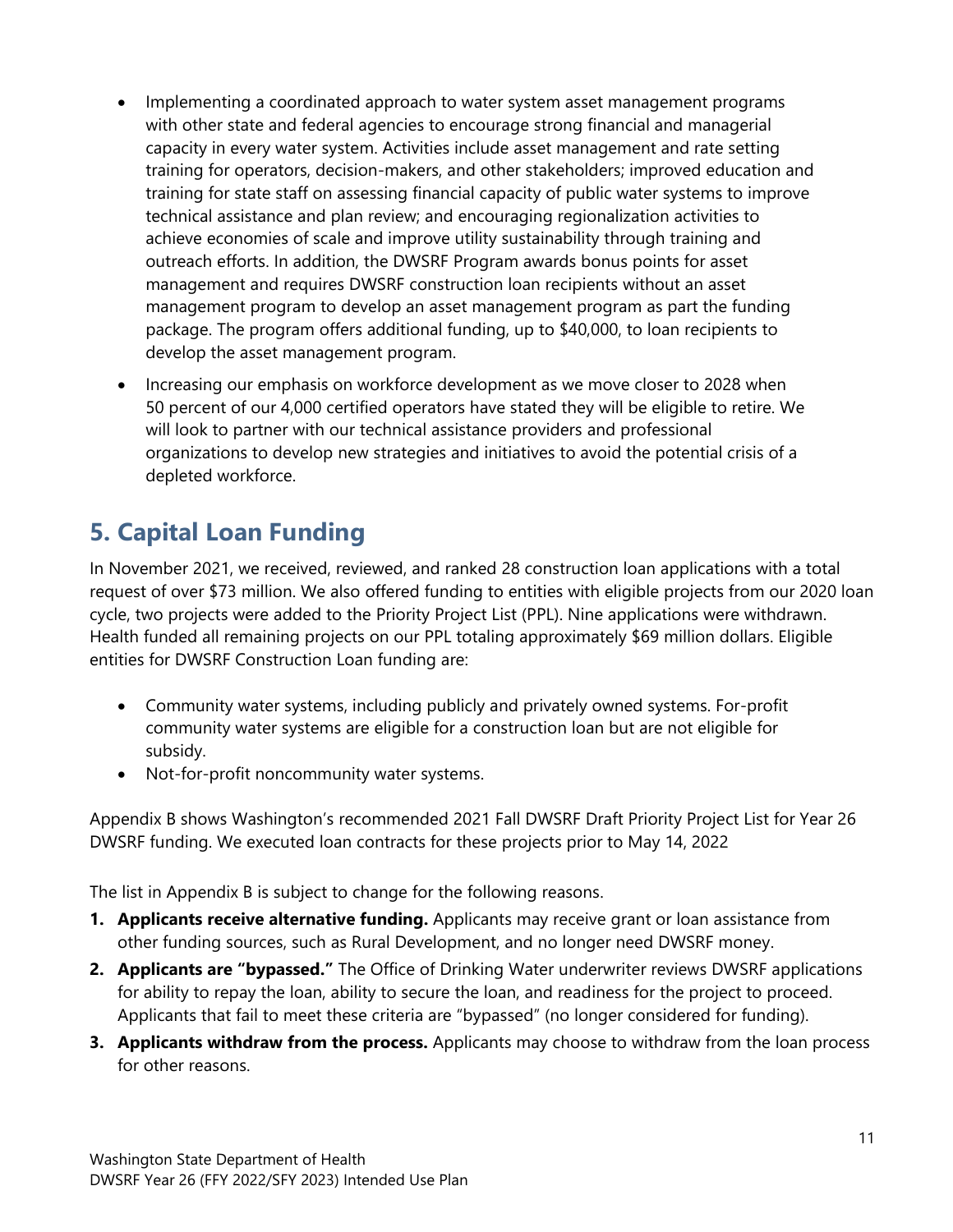The Washington DWSRF Program will continue to make funding available to assist systems when the bid amount exceeds the initial project cost estimate. Due to recent escalation in construction materials, particularly pipe and steel products, we decided to reserve \$5 million to assist loan holders with increased costs. We will use the following criteria to assist systems in need of additional money for construction overruns:

- Award money on a first-come basis.
- Additional amount awarded cannot exceed \$500,000. We will award additional funding at 1.75 percent interest and 1.0 percent loan origination fee.
- The scope of work cannot be modified.
- Bid tabs must be provided to document construction costs.
- Loan holders must provide an explanation for the increased costs.
- Additional funding will also be provided for increased costs for COVID-19 safety plan implementation.

Department of Health will continue to support its DWSRF Emergency Loan Program. Health allocated \$1 million for emergency funding.

<span id="page-15-0"></span>

| <b>Washington State Drinking Water State Revolving Fund</b><br><b>Financial Status and Intended Uses of Funds</b> |                                                      |                          |  |  |  |  |  |  |  |  |
|-------------------------------------------------------------------------------------------------------------------|------------------------------------------------------|--------------------------|--|--|--|--|--|--|--|--|
| <b>Year-26 Federal Capitalization Grants</b>                                                                      |                                                      |                          |  |  |  |  |  |  |  |  |
| <b>CATEGORY</b>                                                                                                   | <b>AVAILABLE FUNDS</b><br><b>APPLICATION YEAR 26</b> | <b>INTENDED USE (\$)</b> |  |  |  |  |  |  |  |  |
| <b>Total Available</b>                                                                                            |                                                      |                          |  |  |  |  |  |  |  |  |
| <b>Federal Capitalization Grant</b>                                                                               | \$15,655,000                                         | \$15,655,000             |  |  |  |  |  |  |  |  |
| 20% State Match                                                                                                   | \$3,131,000                                          | \$3,131,000              |  |  |  |  |  |  |  |  |
| <b>Total</b>                                                                                                      | \$18,786,000                                         | \$18,786,000             |  |  |  |  |  |  |  |  |
|                                                                                                                   |                                                      |                          |  |  |  |  |  |  |  |  |
| <b>Set-Asides</b>                                                                                                 |                                                      |                          |  |  |  |  |  |  |  |  |
| <b>Program Administration (4%)</b>                                                                                | \$626,200                                            | \$626,200                |  |  |  |  |  |  |  |  |
| <b>State Program Management (10%)</b>                                                                             | \$1,565,500                                          | \$1,565,500              |  |  |  |  |  |  |  |  |
| <b>Small System Technical Assistance (2%)</b>                                                                     | \$313,100                                            | \$313,100                |  |  |  |  |  |  |  |  |
| Local Assistance & Other State Programs (10%)                                                                     | \$1,565,500                                          | \$1,565,500              |  |  |  |  |  |  |  |  |
| <b>Total Set-Asides</b>                                                                                           | \$4,070,300                                          | \$4,070,300              |  |  |  |  |  |  |  |  |
| <b>Project Funds Available from Year 26 Capitalization</b><br><b>Grant + Match</b>                                | \$14,715,700                                         | \$14,715,700             |  |  |  |  |  |  |  |  |
| <b>Total Available for New Project Loans</b>                                                                      | \$14,715,700                                         | \$14,715,700             |  |  |  |  |  |  |  |  |
| <b>Total Project Funds and Set-Aside Funds</b>                                                                    | \$18,786,000                                         | \$18,786,000             |  |  |  |  |  |  |  |  |

**Table 2**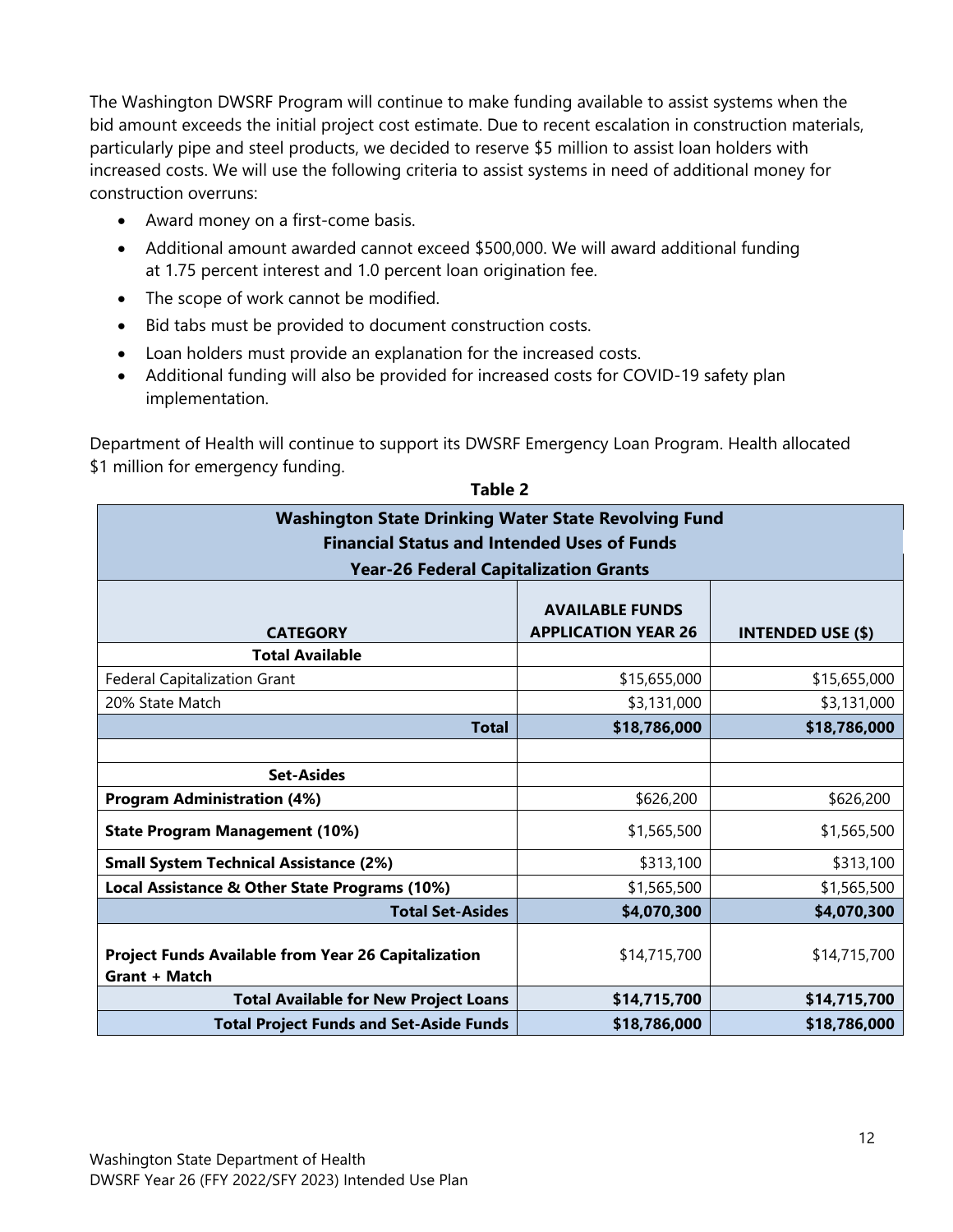## <span id="page-16-0"></span>**6. Amounts transferred between DWSRF and CWSRF**

A state governor may elect to transfer up to 33 percent of the DWSRF capitalization grant to the Clean Water State Revolving Fund (CWSRF) or an equivalent amount from the CWSRF to the DWSRF project fund.

Washington does not intend to transfer funds between these programs during Year-26 of the DWSRF Program.

## <span id="page-16-1"></span>**7. Criteria and Method for Distributing Capital Loan Funds**

- 1. Money in the DWSRF Project Fund can be used for:
	- New construction project loans. We allocated about \$80 million.
	- Construction over-run costs. We allocated \$5 million.
	- Emergency loans. We allocated \$1 million.
	- Preconstruction Loans. We allocated \$3 million.
	- Reimbursements for executed construction loan activities.

## <span id="page-16-2"></span>**7A. Construction Loans**

### **Loan applications**

We accepted applications for the Year 26 DWSRF Loan Program from October 1 to November 30, 2021. We received 28 applications requesting about \$73 million.

DWSRF staff provided information and technical assistance on the application process at multiple professional conferences and DWSRF-sponsored webinars. We notified stakeholders on construction loan availability through emails and updates to the DWSRF webpage. All information related to the 2021 DWSRF Construction Loan cycle was posted to the DWSRF webpage.

### **Washington's eligibility and threshold review**

Washington's eligibility criteria included all federal eligibility criteria plus several state criteria (Appendix A). Our DWSRF staff reviewed applications for eligibility and assigned a preliminary score based on information in the application, and an initial review of system compliance status.

Nine applicants withdrew their applicants. Some withdrew because they did not receive subsidy, while others weren't ready to proceed. We determined that six projects were ineligible. See withdrawn projects in Appendix C.

### **Washington's prioritization process**

After assigning a preliminary score based on information in the applications and an initial review of each system's compliance status, our DWSRF and regional staff met December 15, 2021, to discuss projects and scores, we assigned final scores after this meeting. Staff reviewed compliance files from regional offices and discussed the merits of each project. Regional office files contain considerable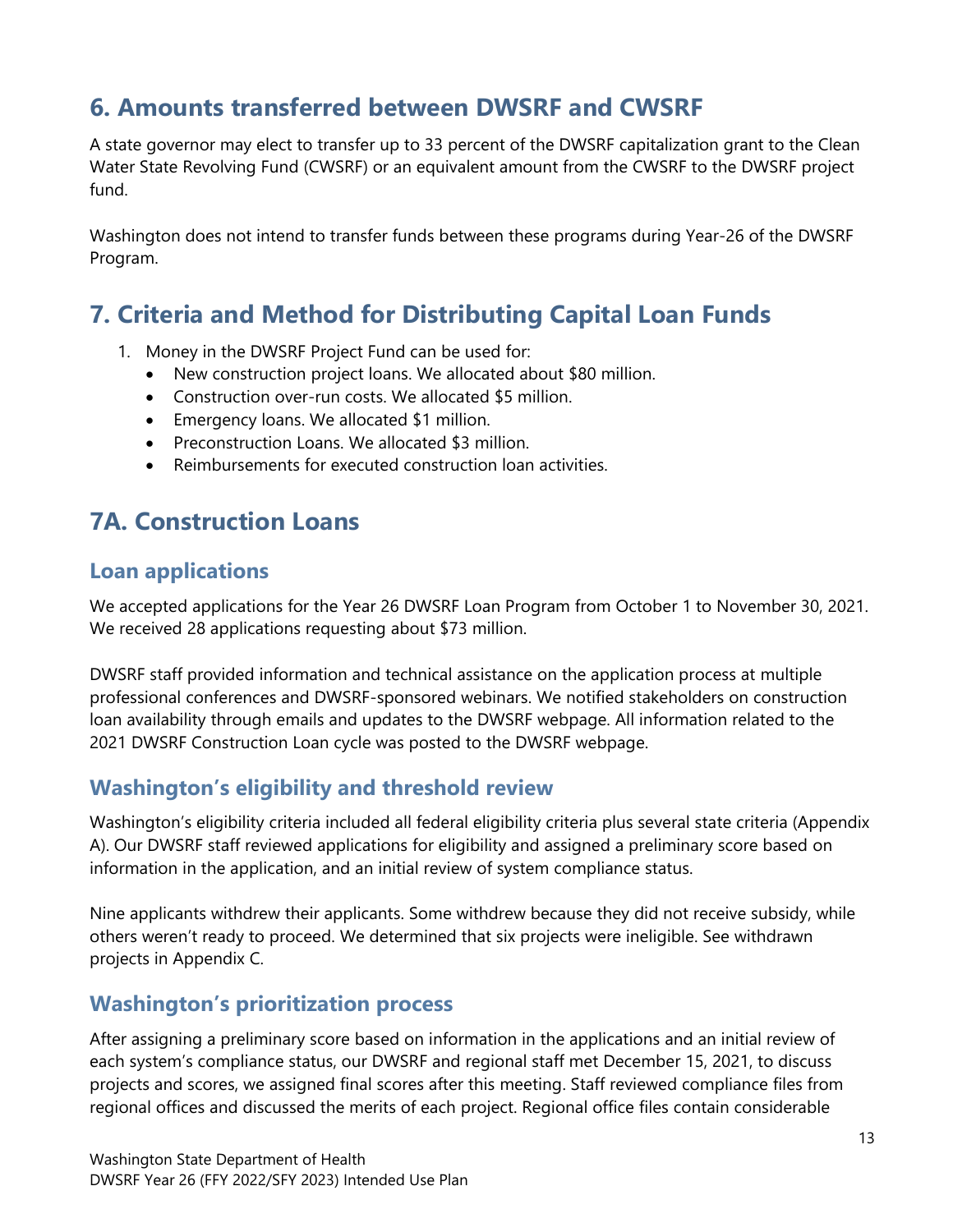background information on each system's operational and compliance history, which was valuable in assessing the true public health significance of each proposal.

As noted in the 2021 DWSRF Construction Loan Guidelines, water main replacement projects that coincide with other infrastructure improvement projects are automatically funded until the available \$3 million allocated for these projects is exhausted. We did not receive any project that met these conditions.

As previously described, we assessed each project for its ability to receive principal forgiveness, or subsidy. We awarded more subsidy than required on projects, as shown in Appendix B.

We will consider comments received during the public review when finalizing this IUP and the Priority Project List.

## **Ranking eligible applications**

Using the criteria in Washington's fall 2021 DWSRF Guidelines to score eligible loan applications, we awarded basic points and bonus points.

We awarded basic points by the:

- Level of public health risk the proposed project would eliminate.
- Type of project proposed to solve the problem(s) identified in the application.

We gave bonus points to project applicants that:

- Involved restructuring or consolidation benefits.
- Were ready to proceed because of a preconstruction grant, consolidation grant, or preconstruction loan.
- Had an asset inventory, attended an asset management training, or assigned criticality ratings to assets.

## **Water System Capacity Review**

Water system capacity is an eligibility requirement for DWSRF loans.

Water system capacity is the operational, technical, managerial, and financial capability of the water system to achieve and maintain compliance with all relevant local, state, and federal plans and regulations. Water systems lacking the capacity to maintain compliance with the SDWA are not eligible for funding unless the system owner or operator agrees to initiate feasible and appropriate changes, or the financial assistance will ensure long-term compliance.

DWSRF applicants must demonstrate water system capacity. To do so:

- 1. The applicant must have a current, Health-approved Water System Plan (WSP) or Small Water System Management Program (SWSMP). The WSP approval must not expire on or before the close of the funding cycle (November 30, 2021 for the current funding cycle).
- 2. The applicant's current, Health-approved WSP or SWSMP must include the proposed project.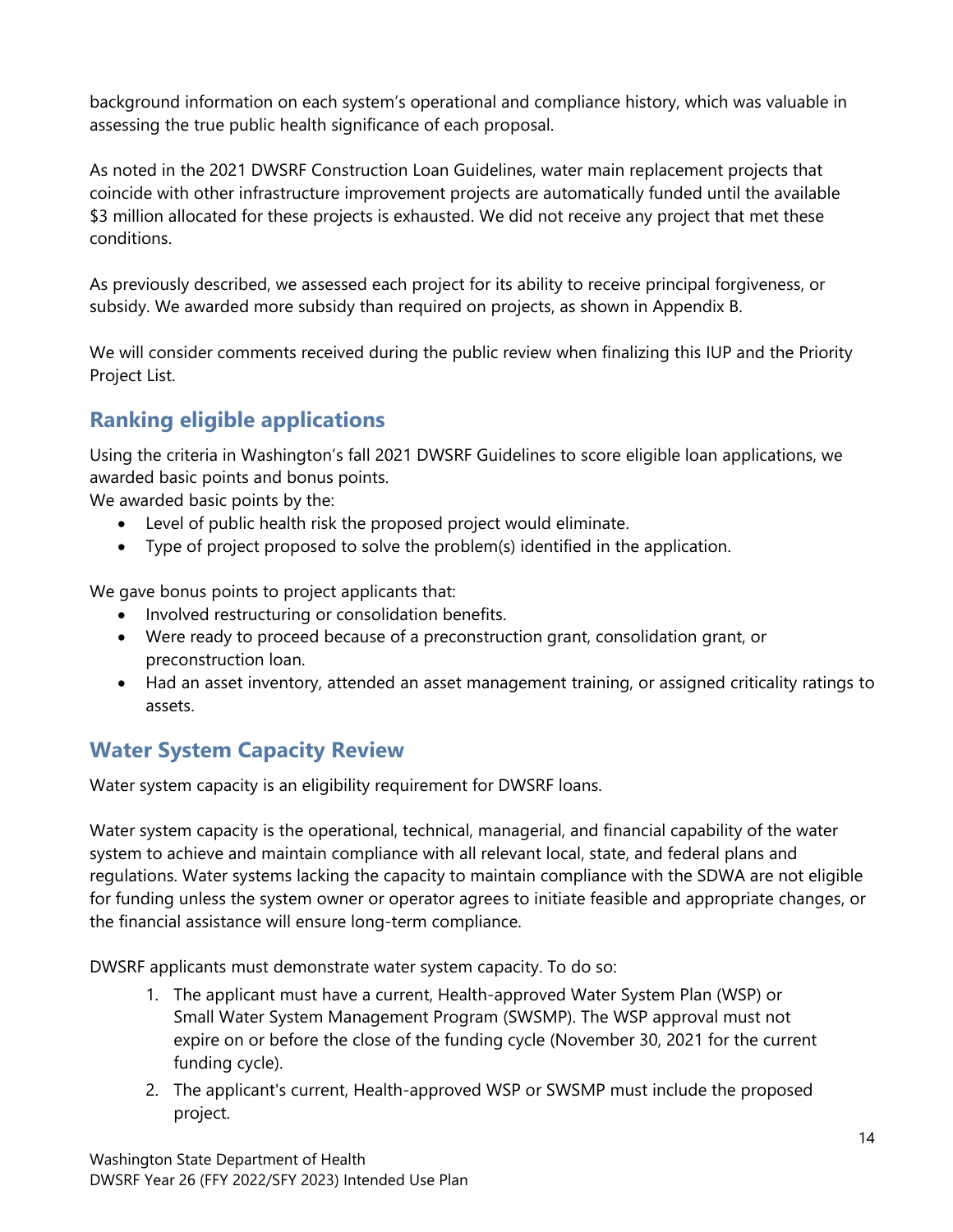- 3. The water system must have a satisfactory operating permit status at application or on completion of the proposed project.
- 4. The system must be in compliance with any active enforcement actions (including departmental orders, penalties, bilateral compliance agreements, or federally issued administrative orders or stipulated penalties).
- 5. The board or council that oversees the water system must have the majority of positions filled, meet regularly, and provide meetings minutes for review.
- 6. The water system must verify that it maintains operational and maintenance records.
- 7. The water system must have a properly certified operator.

Projects ranking high enough to be considered for funding, yet not currently meeting capacity requirements 3 and 4 above, may still qualify for a loan if the applicant documents and ensures the proposed project will address these compliance and capacity requirements.

## **Financial Capacity**

To protect the federal and state interest in the long-term viability of the loan program, Washington considers the applicant's ability to repay the loan. The financial evaluation includes reviewing three years of documentation (such as tax returns, budgets, balance sheets, bank statements, and business references) and conducting a detailed financial capacity analysis.

All recipients must dedicate a source of revenue to repay the loans. Some applicants will dedicate part of their general funds, and others will propose establishing or increasing user fees.

### **Readiness to Proceed**

Applicants must bid their project within 18 months of contract execution and complete DWSRF-funded projects within 48 months of contract execution. We use the following questions to evaluate a project's readiness to proceed:

- Is the scope of work clearly defined?
- Are water rights in hand? If not, what is the timeline for securing water rights?
- Is preliminary engineering complete?
- Have project permits been obtained or are they in process?
- Is land acquisition or easements part of the project? If so, have rights of way and easements been secured?
- Is the project located near or on a known archaeological site or environmentally sensitive area?

## <span id="page-18-0"></span>**7B. Preconstruction Loans**

Starting in January 2021, the DWSRF Preconstruction Loan is available on a year-round basis. Community water systems and not-for-profit noncommunity water systems are eligible for a Preconstruction Loan. This program is intended to assist our water systems with preparing for a construction project. The general terms of the Preconstruction Loan are: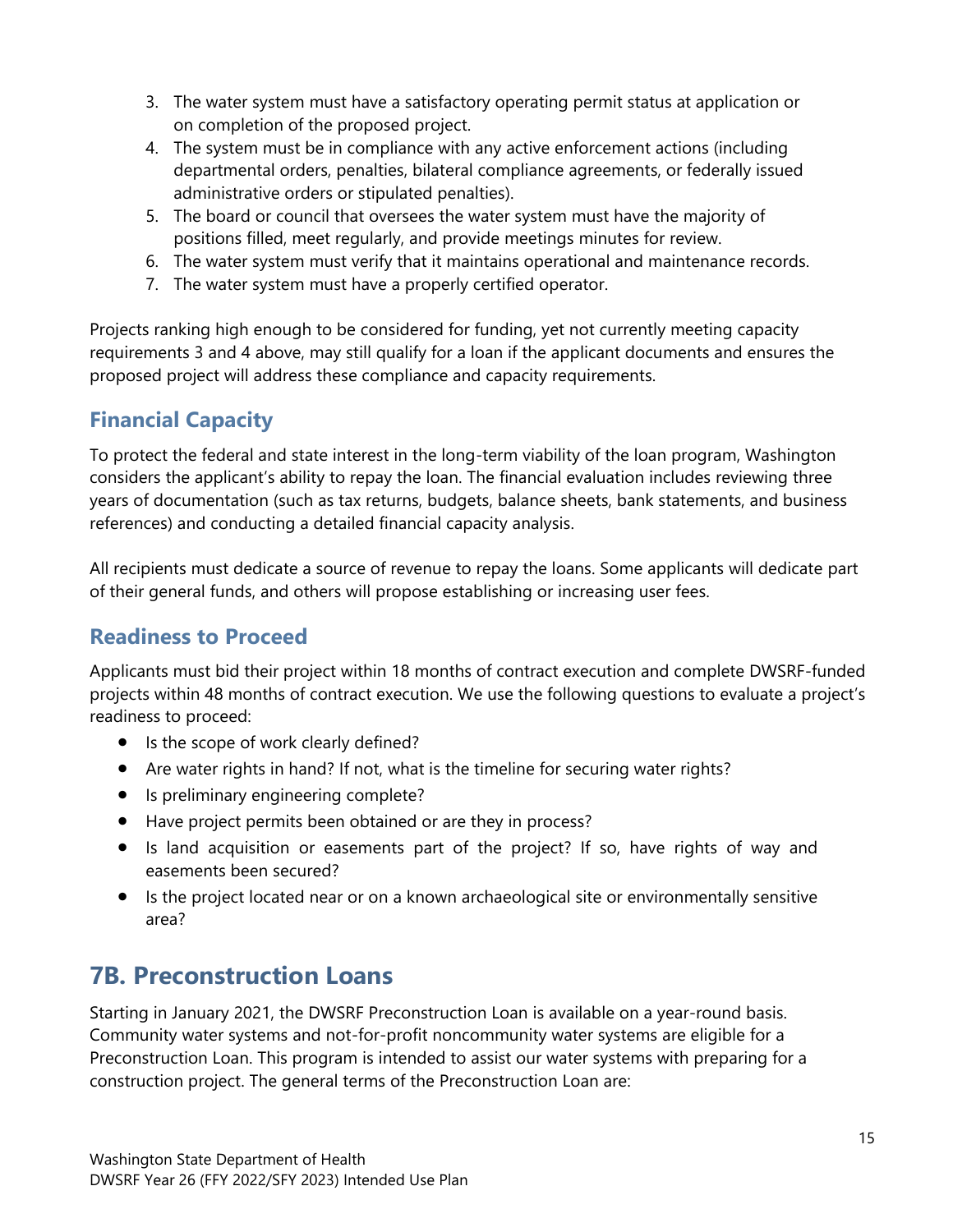- Approximately \$3 million available through June 30, 2022.
- Maximum award per jurisdiction is \$500,000.
- Funding is awarded on a first-come basis until funding exhausted.
- Zero percent annual interest rate. No subsidy available.
- Two percent loan origination fee (non-refundable)
- Two-year time of performance
- Ten-year repayment period

We will also make preconstruction loans available to existing construction loan holders that have difficulty making progress. In these instances, we will terminate the construction loan and replace it with a preconstruction loan. Bonus points are awarded on a DWSRF Construction Loan application to entities that received a preconstruction loan from any funding program. A list of loans executed this year is included in Appendix D.

## <span id="page-19-0"></span>**7C. Emergency Loan Program**

The DWSRF Program guidelines allow states to use funds for emergency recovery activities according to established emergency funding procedures. The emergency rule became final on April 1, 2016. Emergency loans are available to not-for-profit community and non-community water systems serving fewer than 10,000 people. During the period of this IUP, Washington intends to make \$1 million available to eligible water systems. To date, we have executed one emergency loan. In the event of a large-scale disaster, DWSRF will modify the availability of emergency loans and funding amount.

For purposes of this program, "emergency" refers to an event like a natural disaster or other event that damages or disrupts normal public water system operations and requires immediate action to protect public health and safety. A failure to maintain, replace, reconstruct, upgrade, or make necessary infrastructure improvement does not constitute an emergency.

Our primary goal is to respond to and assist public water systems in recovering from public health threats. The emergency loan program ensures we are ready and able to award loans to water systems experiencing an emergency, so they can restore water service as quickly as possible. The emergency loan program will help water systems that lose critical drinking water services or facilities during an emergency and demonstrate substantial financial need according to DWSRF criteria. These funds will be available for construction, reconstruction, replacement, rehabilitation, temporary repair, rental of equipment, or improvement necessary to continue or restore operation of a public water system that is in violation of health and safety standards due to an emergency as defined above.

Applicants will submit a completed emergency application package to Health. All application material is available online. The emergency program will follow all general Office of Drinking Water administrative program policies and DWSRF grant and loan guidelines. We have made recent modifications to the emergency loan program to align with Department of Ecology's emergency loan program. The loan terms are:

- Ten-year repayment period.
- Project must be completed within two years.
- Maximum amount of \$500,000 per entity.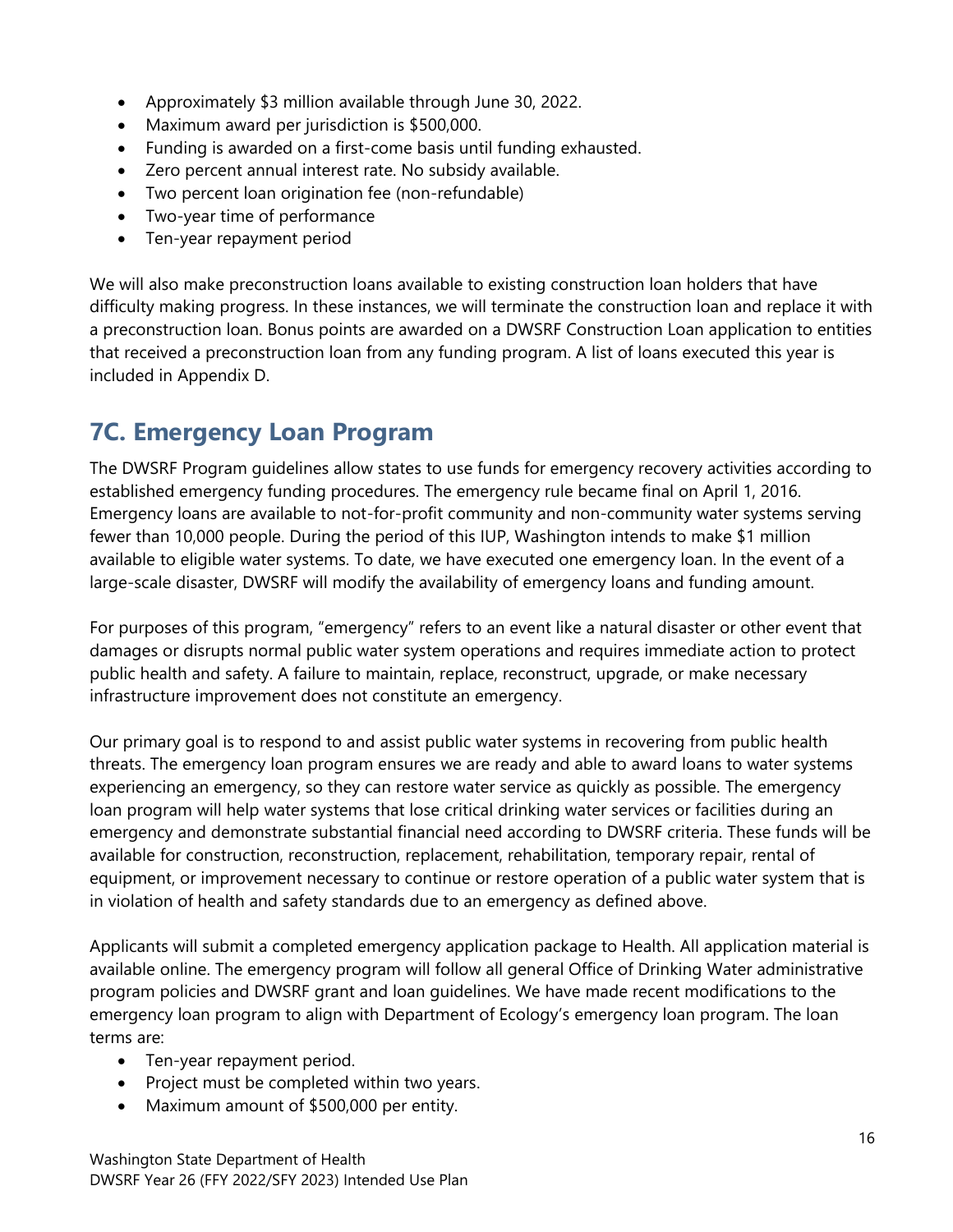- Zero percent annual interest rate.
- One-point-five percent loan origination fee.

## <span id="page-20-0"></span>**8. Year 26 Construction Loan Process and List**

### **Bypass Process**

We reserve the right to fund lower priority projects if higher priority projects are not ready or willing to proceed. In such instances, the state will comply with established bypass procedures. We may add projects to the List of Fundable Projects due to emergencies, such as an unanticipated system failure or a project needed to prevent an imminent health threat.

We *bypass*, or do not recommend funding for, applicants unable to demonstrate ability to repay the loan, applicants with insufficient loan security, or projects not ready to proceed.

We offer technical assistance to help bypassed applicants meet the program requirements, so they can reapply in a future funding cycle, or provide information about other funding opportunities.

## **Amending the Project Priority List**

We coordinate closely with loan applicants that make the project priority list. Some entities decline the loan due to factors, such as securing more favorable funding. If an approved project withdrew from the list, we move the highest-ranking unfunded project to the project priority list.

### **Loan Fees**

Like many other states, Washington charges a nonrefundable 1.0 percent fee and we incorporate the loan fee into the total loan request. For example, we assess a loan fee of \$5,000 on a loan request for \$500,000—bringing the total loan to \$505,000. Washington retains the loan fee when the borrower makes the first loan draw. We structured our loan fee payment this way to have minimal effect on the size of annual loan payments. We waive the loan fee for subsidy recipients.

Washington deposits loan fees into a sub-account within the DWSRF dedicated account. On March 31, 2021, the cash balance of the loan fee account (Fund 05R) was approximately \$3.8 million. By statute, interest or other investment income accrued in this account remains in this account. We may withdraw funds from this account to reimburse state loan program administration. However, if the state determines that the balance of the loan fee account exceeds short- and long-term program administration needs, we may transfer a portion of the funds to the project loan account to be used for project loans.

We modified existing rules to allow the loan fees to be used for consolidation grants and other eligible set-aside activities.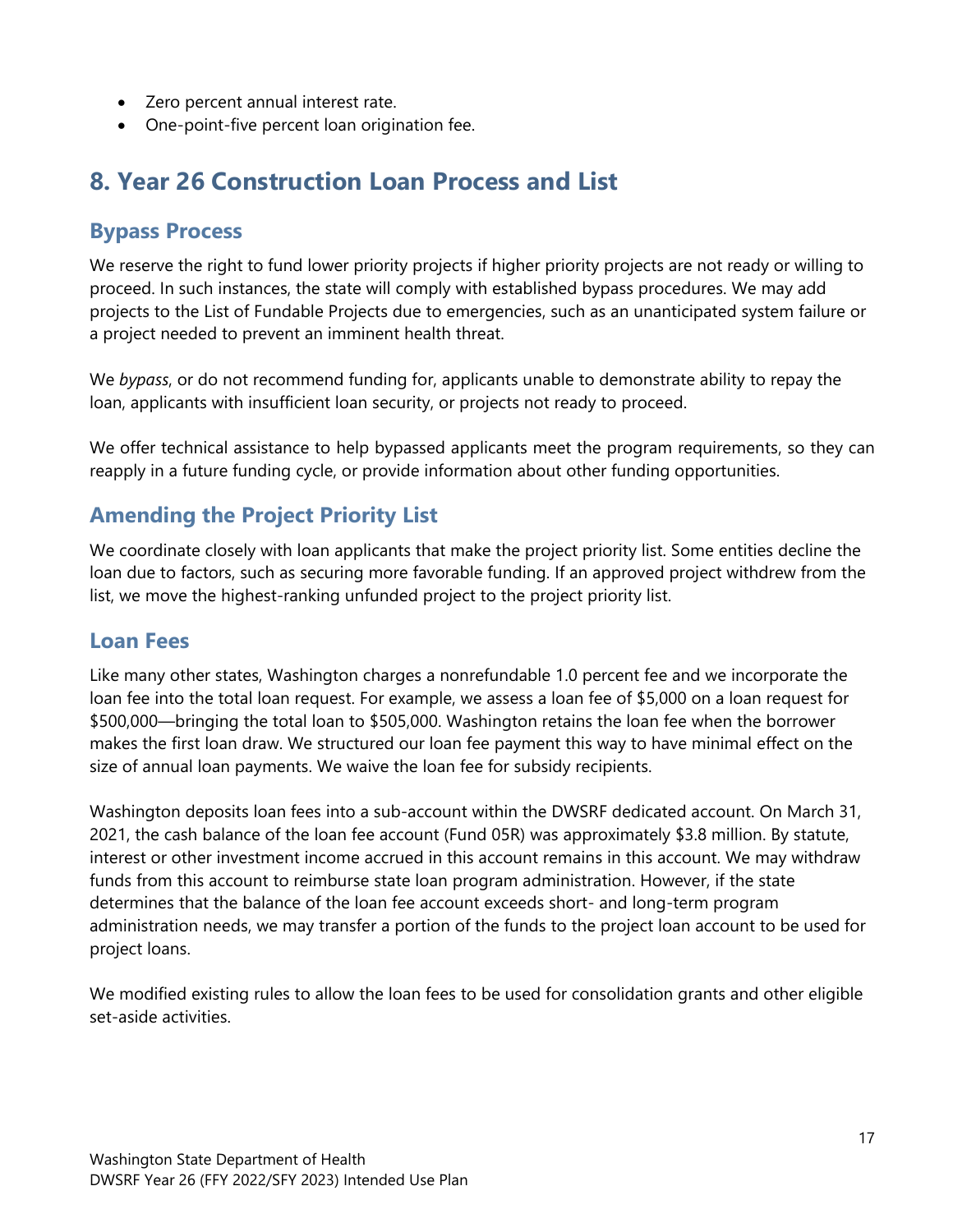## **Affordability Index**

<span id="page-21-0"></span>Affordability Index is one criterion used for determining subsidy eligibility for a project. The Affordability Index is based on actual median household income (MHI), existing average monthly water rate, proposed loan amount, and total connections. The following table provides more details on how subsidy, or principal forgiveness, can be awarded for projects.

#### **Table 3**

## **Loan terms for 2021 Construction Loan applications**

| <b>Income Level of</b><br><b>Households</b>                                  | <b>Interest Rate</b><br>and<br><b>Forgiveness</b>          | <b>Loan Fee</b>              | Loan & Fee<br><b>Repayment Period</b>              |
|------------------------------------------------------------------------------|------------------------------------------------------------|------------------------------|----------------------------------------------------|
| Water system is not<br>economically<br>disadvantaged                         | 1.75% interest<br>on loan                                  | $1.0\%$ at loan<br>execution | 20 years or life of the project, whichever is less |
| Water system with<br>an affordability<br>index (AI) between<br>1.5% and 2.0% | 1.25% interest<br>on loan                                  | 1.0% at loan<br>execution    | 20 years or life of the project, whichever is less |
| Water system with<br>an AI between<br>2.01% and 3.5%                         | 1.25% interest<br>on loan, 30%<br>principal<br>forgiveness | No loan fee                  | 20 years or life of the project, whichever is less |
| Water system with<br>an AI of 3.51% or<br>greater                            | 1.25% interest<br>on Ioan, 50%<br>principal<br>forgiveness | No loan fee                  | 20 years or life of the project, whichever is less |
| Eligible<br>restructuring,<br>consolidation, and<br>receivership projects    | 1.25% interest<br>on loan, 50%<br>principal<br>forgiveness |                              | 20 years or life of the project, whichever is less |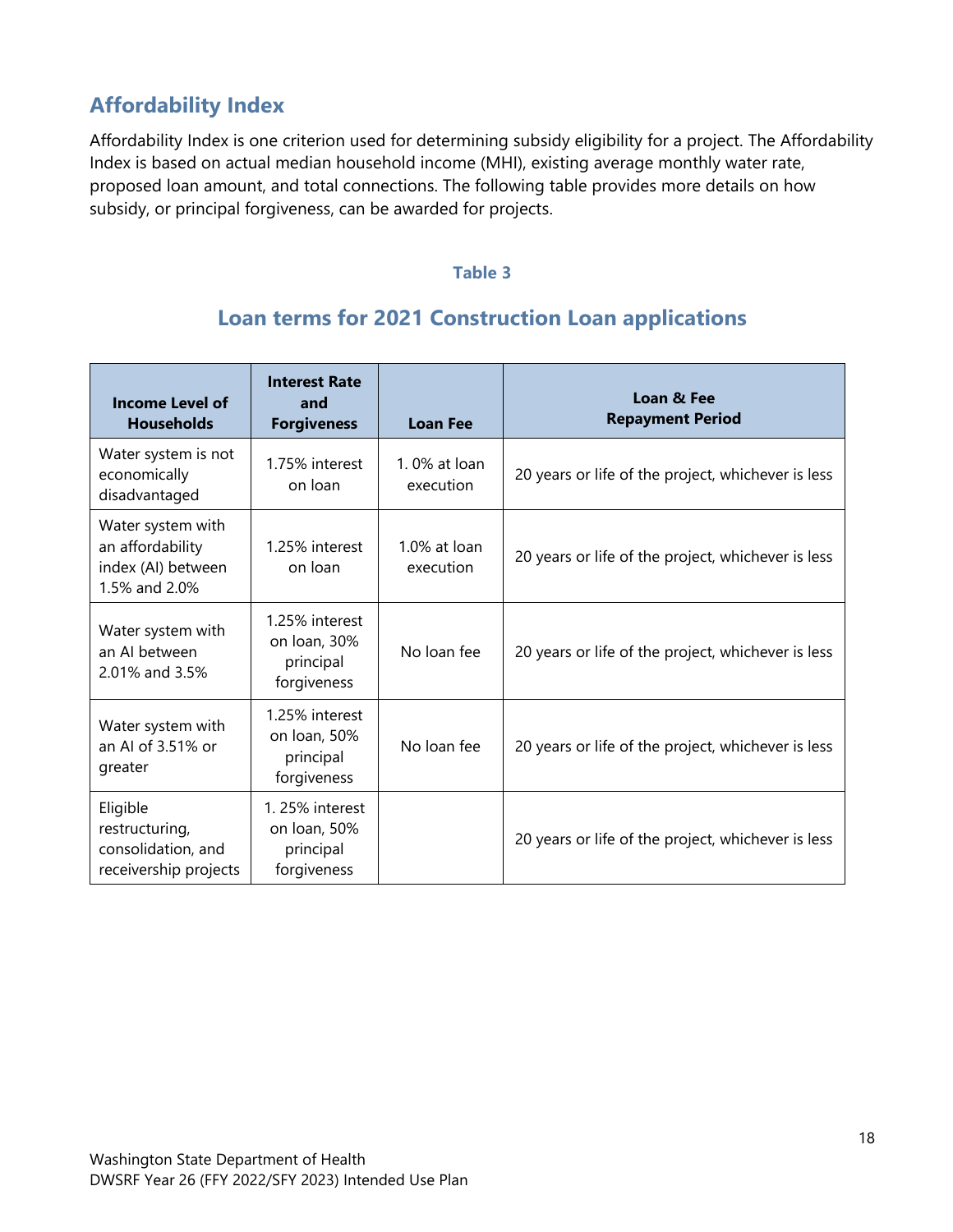## **Restructuring and Consolidation Projects**

Small water systems often face technical, managerial, and financial challenges. Many small water systems struggle to meet minimum state and federal requirements for providing safe and reliable drinking water for a variety of reasons.

Municipal Group A water systems are eligible for DWSRF funding for restructuring and consolidation projects that involve a change of ownership. Restructuring and consolidation projects acquire other noncompliant, failing, or struggling public water systems that have water quality problems or deteriorated infrastructure. Applicants also must demonstrate a history of sound drinking water utility management and meet the following criteria:

- Own at least one Group A public water system.
- Have a minimum of five years of experience as a Group A water system.
- Have an approved water system plan for the applicant system or be an approved satellite management agency.
- Have had no state or federal civil penalties in the past five years.
- Have received no unilateral enforcement orders from EPA or Health in the past five years.
- Have not had a system's operator license suspended or revoked in the past five years.
- Are current with our fee payment schedule.

We may consider other eligibility criteria on a case-by-case basis, including operating permit history, prior contract performance, and history of audit findings.

We use a portion of our infrastructure loan program to provide low-interest subsidized loans to help publicly owned water utilities acquire and rehabilitate troubled water systems. These loans fund activities such as:

- Repair or replacement of existing infrastructure, such as distribution piping, storage, backflow devices, or service meters.
- Construction of new water mains and connections necessary to acquire a small system.
- Installation of treatment, disinfection, or filtration.
- Developing a new water source or source rehabilitation.

For future consolidation projects, the affordability index criteria will be applied to all consolidation projects to determine subsidy eligibility.

### **Environmental and Cultural Review Process**

All funded construction loan projects undergo environmental and cultural reviews.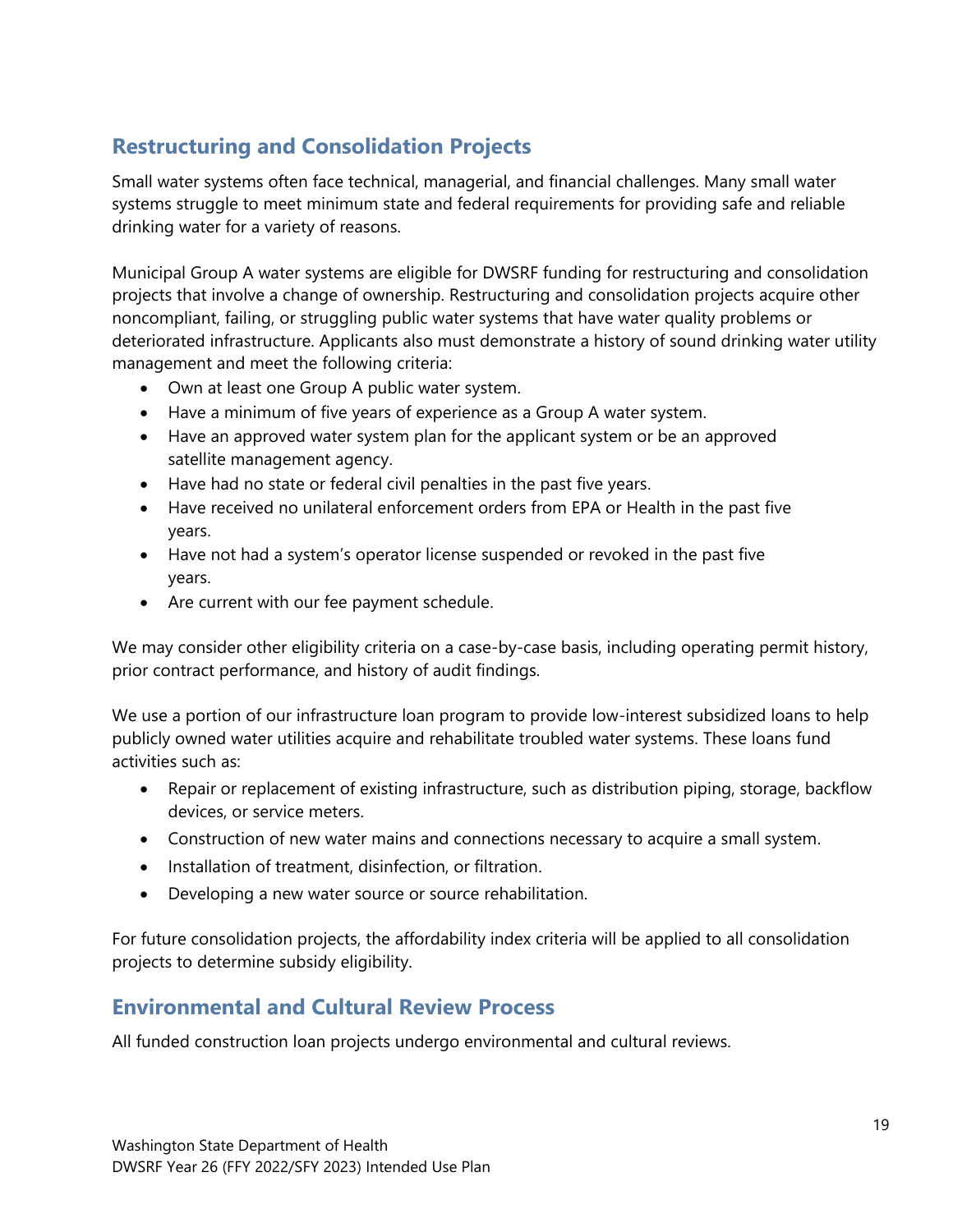The DWSRF Program modified the State Environmental Review Process to better align with the State Environmental Policy Act (SEPA) process the Department of Ecology administers. The revised process will require SEPA checklists associated with DWSRF projects to be on Ecology's SEPA website for public review and comment for 14 days. SEPA-exempt projects will continue to be required to perform public notification concurrent with the cultural review public notification. DWSRF construction loan recipients will still be required to perform public notification for all cultural reviews.

### **Prioritized Project List**

See Appendix B for Washington's final Prioritized Project List for Year 26 of the DWSRF loan program. The list includes 18 eligible projects totaling \$69,372,685.72.

It may take additional months for funded applicants to address all loan requirements before each applicant signs its contract. Applicants will be contractually required to issue notice-to-proceed for construction within 18 months of contract execution and have 48 months following contract execution to complete their projects.

See Appendix C for loan applications not funded due, applicant withdrew, or applicant declined the loan offer.

## **Federal Financial Accountability and Transparency Act reporting**

Washington is required to identify projects used to satisfy capitalization grant reporting requirements under the Federal Financial Accountability and Transparency Act (FFATA). See Table 4. As EPA requested, we will report only on DWSRF projects in an equivalent amount of each capitalization grant.

<span id="page-23-0"></span>

| <b>Federal Fiscal Year 2021</b><br><b>State Revolving Fund Year 26 Capitalization Grant</b><br><b>Federal Funding Accountability and Transparency Act Reporting List</b> |                                                            |                |       |                                                   |  |  |  |  |  |
|--------------------------------------------------------------------------------------------------------------------------------------------------------------------------|------------------------------------------------------------|----------------|-------|---------------------------------------------------|--|--|--|--|--|
|                                                                                                                                                                          | <b>Total Federal Capitalization Grants</b><br>\$15,655,000 |                |       |                                                   |  |  |  |  |  |
|                                                                                                                                                                          | Projects and set-asides used for FFATA reporting           | \$15,655,000   |       |                                                   |  |  |  |  |  |
| Loan $#$                                                                                                                                                                 | <b>Recipient</b>                                           | <b>Project</b> | Award | <b>FFATA</b><br><b>Reporting</b><br><b>Amount</b> |  |  |  |  |  |
| 2021-3977                                                                                                                                                                | \$13,130,000                                               | \$13,130,000   |       |                                                   |  |  |  |  |  |
| <b>Total Projects to Report</b>                                                                                                                                          | \$13,130,000                                               | \$13,130,000   |       |                                                   |  |  |  |  |  |
| Set Asides Reserved                                                                                                                                                      |                                                            |                |       | \$4,070,300                                       |  |  |  |  |  |

#### **Table 4**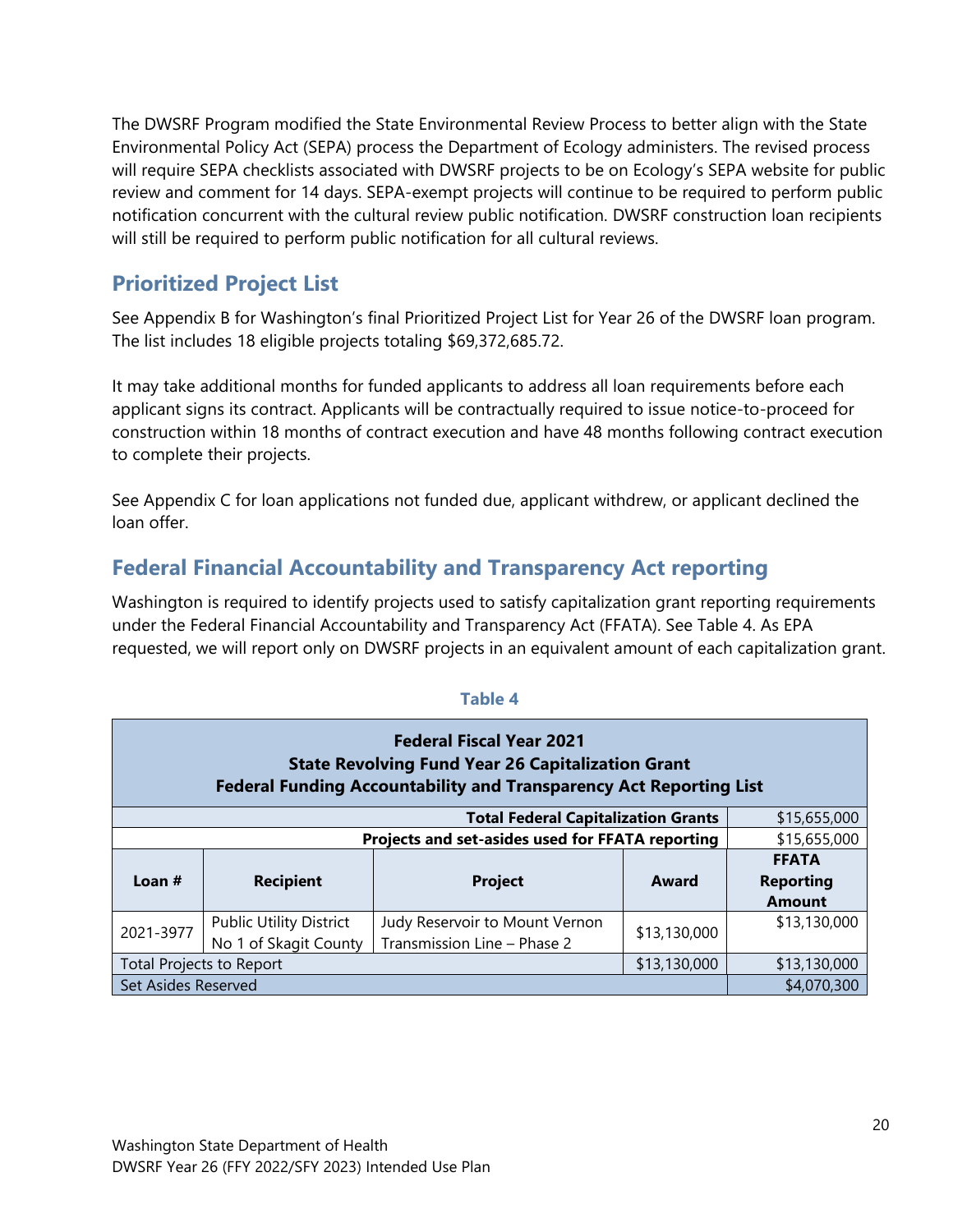## <span id="page-24-0"></span>**9. Public participation**

To advertise the availability of the 2021 fall Draft DWSRF Funding List, we will email stakeholders on the availability of the IUP. Stakeholders include all regulated water systems, tribal entities, and state associations (such as water and sewer districts). We will post the IUP on our **DWSRF webpage** and make it available for public comment for 30 days.

## <span id="page-24-1"></span>**10. Assurances and Certifications**

**1. The state has authority to establish a fund and operate the DWSRF Program according to the SDWA.**

#### **State Law**

In 1995, the "drinking water assistance account" was created in the state treasury to allow the state to accept federal funds available for safe drinking water (RCW 70.119A.170). In 1997, this statute was refined to conform to the amended SDWA.

Health is authorized to establish the framework for DWSRF program administration and manage the program in Washington (RCW 70.119A.170).

#### **DWSRF fund structure**

The Legislature established a separate drinking water assistance account in the state treasury dedicated solely to using federal funds for the DWSRF. Health is authorized to establish subaccounts as necessary.

Health will use this drinking water assistance account solely for the DWSRF and account for all funds in the subaccounts separately, including capitalization grants, state match, loan repayment, and interest.

#### **2. The state will comply with state statutes and regulations.**

In addition to requirements in the SDWA, the state agrees to comply with all state statutes and regulations applicable to DWSRF funds, including the federal capitalization grant funds, the state match, interest earnings, repayments, and funds used for set-aside activities.

#### **3. The state has the technical capability to operate the program.**

Health will continue to employ program staff qualified to administer the DWSRF. Health staff includes a program manager experienced in water system design, operation, and regulation for the capital projects part of the program and a program manager with fiscal and contracting experience for the set-asides. The rest of the staff provide technical support (engineers, planners, or environmental specialists), and clerical or agency administrative support.

#### **4. The state will accept capitalization grant funds according to a payment schedule.**

The state agrees to accept grant payments according to payment schedules included with each grant application or grant amendment package. Each grant will include a separate payment schedule covering all funds used over the life of the grant. Staff will review and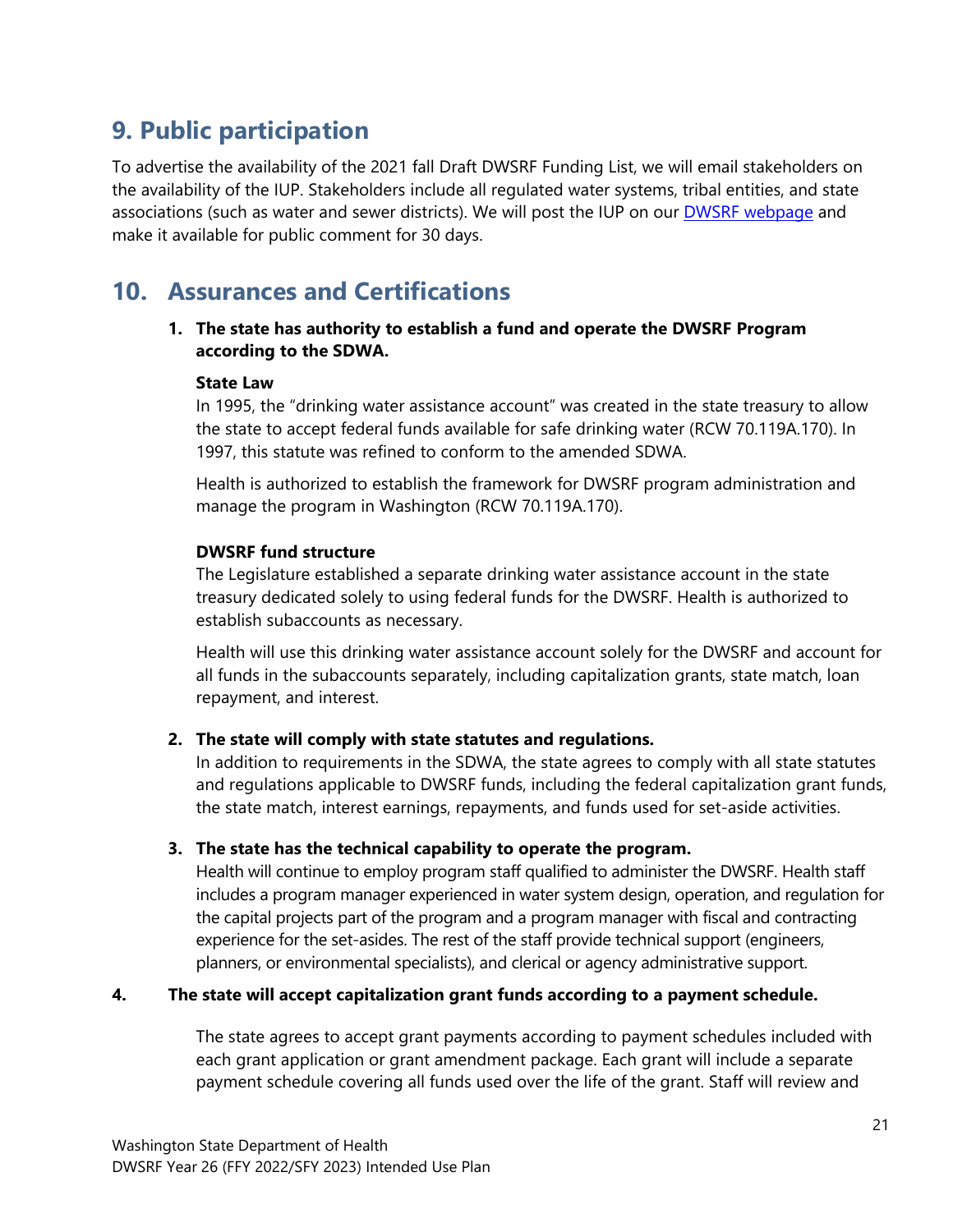update these payment schedules at least annually. The state will receive federal funds according to EPA guidelines.

**5. The state will deposit all capitalization grant funds into the project fund or set-aside account.**

The state will deposit the capitalization grant into the project fund or the set-aside account and maintain identifiable and separate accounts for all parts of the capitalization grant (RCW 70.119A.170).

- **6. The state will provide at least a 20 percent match of the capitalization grant.** The state will provide this match directly from the Public Works Assistance Account or from state bond proceeds.
- **7. The state will deposit net bond proceeds, interest, and repayments into the project fund.**

The state will deposit all interest, dividends, earnings, repayments, and other proceeds into the project fund.

**8. The state will use Generally Accepted Accounting Principles.**

The state agrees to use Generally Accepted Government Accounting Standards for the DWSRF Program. The state's accounting and auditing procedures conform to the most current *Governmental Accounting and Financial Reporting Standards*, Governmental Accounting Standards Board, and the *Government Auditing Standards*, Government Accountability Office.

#### **The fiscal management of the DWSRF Program will properly measure:**

- (1) Revenues the DWSRF Program earns and other receipts, including, but not limited to, loan repayments, capitalization grants, interest, and state match deposits.
- (2) Expenses the DWSRF Program incurred, including, but not limited to, loan disbursements and other expenditures.
- (3) Assets, liabilities, and capital contributions made to the DWSRF Program.
- (4) The maintenance of federal and state capital contributions to the DWSRF Program.
- (5) DWSRF performance on short- and long-term goals.
- **9. The state will have the fund and set-aside account audited in accordance with auditing standards generally accepted in the United States of America and the standards applicable to the financial audits contained in Government Auditing Standards, issued by the Comptroller General of the United States.**

The Office of the Washington State Auditor or an external Certified Public Accountant will audit the project fund and set-aside account activities the Capitalization Grant funds annually to ensure there are provisions and guidance to prevent waste, fraud, and abuse of funds. The auditor will use U.S. Comptroller General auditing standards.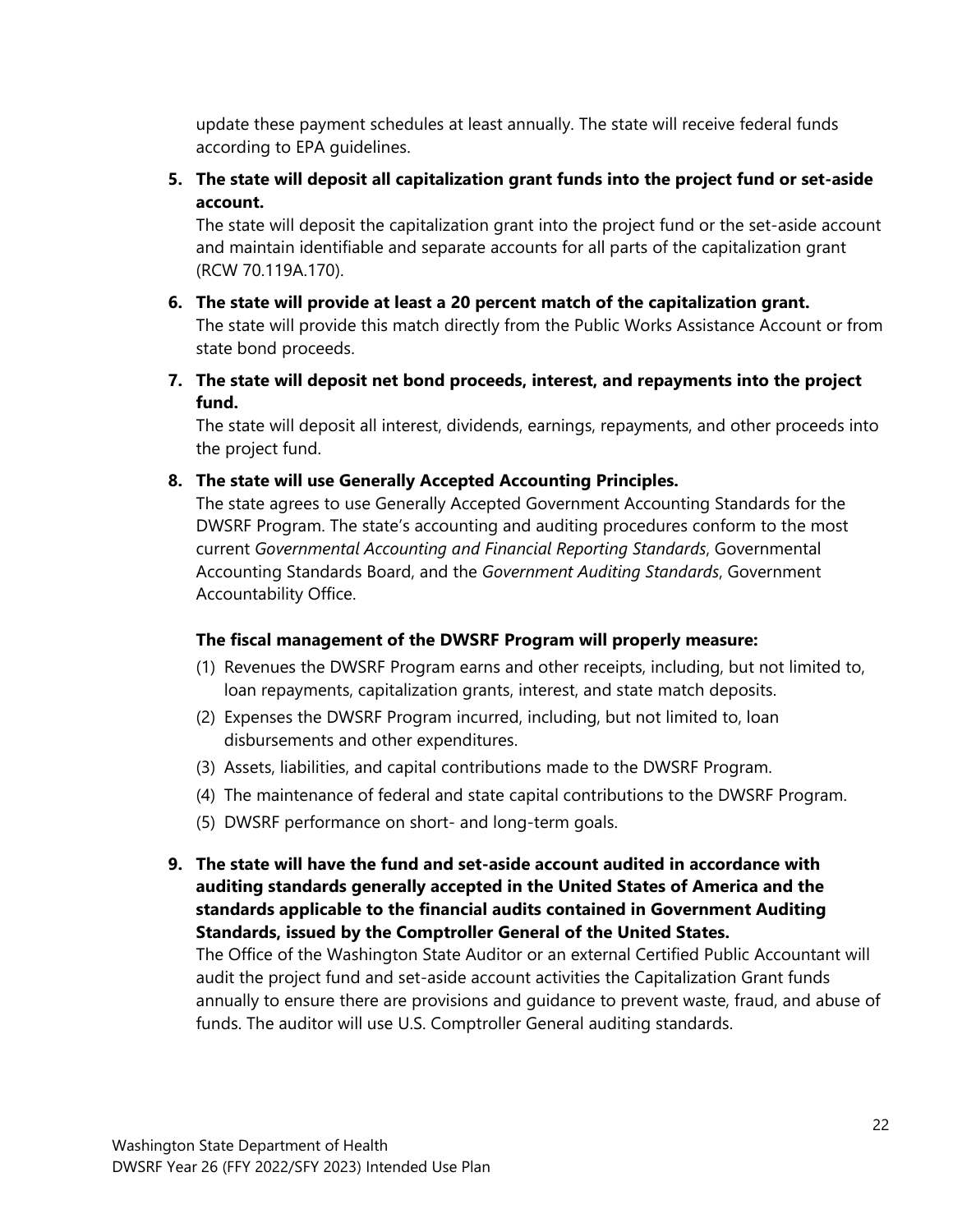**10. The state will adopt policies and procedures to ensure that each borrower has a dedicated revenue source for repayments (or if it is a privately owned system, demonstrate adequate security).**

The state developed policies and procedures to ensure that borrowers have a dedicated source of revenue and that privately owned systems have adequate security. We discuss them in the state project loan guidelines. See Appendix A.

### **11. The state will commit and expend funds as efficiently as possible, in an expeditious and timely manner.**

The Intended Use Plan directs the way the state will use funds. The state will commit and spend grant and state matching funds as efficiently as possible, in an expeditious and timely manner. Within one year of the grant payment, the state will enter binding commitments with the recipients equal to the total amount of each grant payment and proportional state match.

#### **12. The state will use the funds according to the Intended Use Plan.**

The Intended Use Plan directs the way the state will use the grant. The state opened the IUP up to public review and comment and considered each comment before developing the final IUP. All comments are in the final IUP.

#### **13. The state will provide EPA with a Biennial Report.**

Health will produce annual reports on the uses of the DWSRF funds. The reports will cover both the project fund and the set-aside account activities. The annual reports submitted to EPA meet the biennial report requirements.

#### **14. The state will comply with all federal crosscutting authorities.**

We will perform all set-aside activities according to the Civil Rights Act of 1964, Section 504 of the Rehabilitation Act of 1973, and the Age Discrimination Act of 1975, and adhere to all other crosscutters applicable to the set-aside activities.

The state developed policies and procedures to ensure that the state and all project fund loan recipients conform to applicable federal crosscutter requirements. Required documentation will be provided for each of these requirements. To the extent necessary, crosscutter requirements will be incorporated as conditions in the loan contracts.

#### **15. Authorization and uses of the DWSRF Program**

DWSRF fund authorization and uses are in:

- EPA Federal DWSRF Program guidelines.
- Washington State statute (Chapter 218, Laws of 1997, RCW 70.119A.170, RCW 43.155.050).
- Washington State DWSRF Loan Guidelines, Application, and Rule (WAC Chapter 246- 296).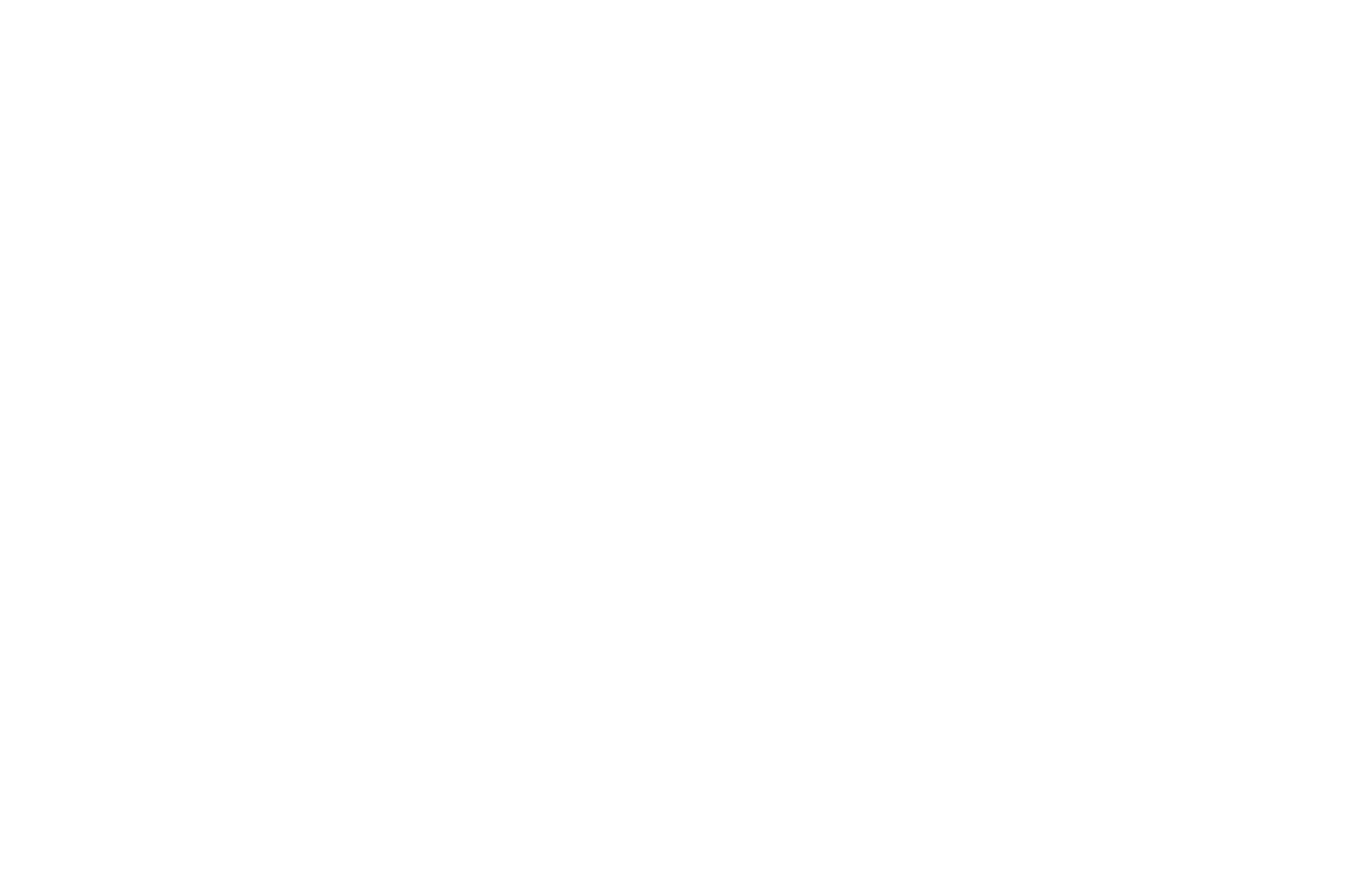on of Phase 2 of a project previously funded through the #2020-3845 DWSRF 004 DWSRF Construction Loan. The project will consolidate the Bill Point Water and South Bainbridge water systems. This project includes replacing distribution inganese treatment at South Bainbridge's well; and new well for South , and a new 500,000-gallon reservoir. At the end of the project, Bill Point will be intained by Kitsap PUD, providing a higher level of TFM oversite for the system. Ine City of Grandview's source capacity reduction issue. The project includes ned property. The new source will draw water from the higher yielding oximately 1,200 feet below grade level. The new source well improvements well pump and VFD, chlorine disinfection equipment, all necessary I, and piping to the existing distribution system. The project will also include ity's wells in order to increase source capacity.

treatment plant needs to be relocated out of the floodplain. This project will along with flood-proofing the facility. This treatment plant is vital to have on-line illy demands. Boistfort obtained a new surface water right withdrawal location ation of the Adna surface water treatment plant. This project allows construction in for the new water right withdrawal location

2,500 LF of deteriorated and undersized water mains in the Eastside Liberty Land is needed to facilitate the consolidation of Eastside Liberty Lake Ike Water and Sewer District. Some lead joint pipes are expected to be rt of this project.

ncy to the City of Pasco's West Pasco Water Treatment Plant. It will add a 6 modifications to the clearwell to allow for more operational flexibility, and

nent water source for the Skagit County PUD #1's Judy Reservoir system. undersized transmission line 5.3 miles in length from the District's Water voir to the City of Mount Vernon. Other improvements will also be installed er optic conduit, new distribution lines within the Old Day Creek Road right of

ystem consolidation between an isolated City-owned water system known as Ferncliff Water Association Group A water system. This will be done ear feet of 8-inch water main from the City of Bainbridge's service area to

## <span id="page-28-0"></span>**Appendix A: Washington 2021 DWSRF Program Guideline**

2021 DWSRF Construction Loan Guideline [and Application 331-196.](http://www.doh.wa.gov/Portals/1/Documents/Pubs/331-196.pdf)

## <span id="page-28-1"></span>**Appendix B: Year 26 Funded DWSRF 2026 Construction Loan Applicants List – Project Priority List**

| <b>Health</b><br><b>Applicati</b><br><b>on</b> | Water<br><b>System</b><br>ID | <b>Final</b><br><b>Scor</b><br>e | <b>Applicant</b><br><b>Name</b>                                           | <b>Project</b>                                                                              | <b>County</b> | <b>Populatio</b><br>n | Loan<br><b>Request</b><br><b>Amount</b> | <b>Loan Total</b><br>w/<br>1.0 % loan<br>fee (if<br>applicable) | <b>Subsidy</b><br><b>Award</b> | <b>Comments</b>                                                           | <b>Project Description</b>                                                                                                                                                                                                                                                                |
|------------------------------------------------|------------------------------|----------------------------------|---------------------------------------------------------------------------|---------------------------------------------------------------------------------------------|---------------|-----------------------|-----------------------------------------|-----------------------------------------------------------------|--------------------------------|---------------------------------------------------------------------------|-------------------------------------------------------------------------------------------------------------------------------------------------------------------------------------------------------------------------------------------------------------------------------------------|
| 2021-3976                                      | 06790                        | 118                              | <b>Kitsap Public</b><br><b>Utility District</b><br>#1                     | Bill Point, Island<br>Utility, South<br>Bainbridge<br>Consolidation Phase<br>$\overline{2}$ | Kitsap        | 2103                  | \$2,434,454                             | \$2,434,454                                                     | \$1,217,227                    | Consolidation<br>project qualifies for<br>50% principal<br>forgiveness. * | This scope of work is for the construction of<br>Consolidation Grant, and the #2020-3904 D<br>System into Kitsap PUD's Island Utility and S<br>lines within Bill Point Water System; mangar<br>Bainbridge to support serving Bill Point, and<br>permanently owned, operated, and maintair |
| 2021-4009                                      | 28970                        | 113                              | City of<br>Grandview                                                      | Source Well<br>Improvements and<br>Rehabilitation                                           | Yakima        | 11,010                | \$3,542,900                             | \$3,578,329                                                     | $\mathbf 0$                    | $Al=1.0$ , does not<br>qualify for subsidy.                               | This project is intended to address the Cit<br>drilling a new source well on City-owned p<br>Wanapum Basalt Aquifer (WBA) approxim<br>will include a new wellhouse building, wel<br>apparatus to make the well functional, and<br>rehabilitation of at least one of the City's v          |
| 2021-3979                                      | 07610                        | 85                               | <b>Boistfort</b><br><b>Valley Water</b>                                   | <b>Boistfort Surface</b><br>Water Intake and<br>Adna Water<br><b>Treatment Plant</b>        | Lewis         | 2,389                 | \$3,612,972                             | \$3,612,972                                                     | \$1,806,486                    | $Al = 3.2$ , qualifies for<br>30% principal<br>forgiveness.**             | Boistfort's existing Adna surface water treatr<br>allow relocation of the treatment plant alone<br>to allow Boistfort to meet maximum daily de<br>on the Chehalis River to allow full utilization<br>of the new intake and transmission main for                                          |
| 2021-3988                                      | 47150                        | 71                               | <b>Liberty Lake</b><br>Sewer and<br><b>Water District</b><br><b>No. 1</b> | Eastside Liberty Lake<br>Consolidation<br>Project, Phase 4                                  | Spokane       | 10,645                | \$1,075,801                             | \$1,075,801                                                     | \$537,900                      | Consolidation<br>project, qualifies for<br>50% principal<br>forgiveness.* | This project includes replacement of 2,500<br>Lake Improvement Club water system and<br>Improvement Club into the Liberty Lake W<br>uncovered and will be replaced as part of                                                                                                             |
| 2021-3997                                      | 66400                        | 69                               | <b>City of Pasco</b>                                                      | West Pasco Water<br><b>Treatment Plant</b><br>Improvements Phase<br>2                       | Franklin      | 77,540                | \$9,656,692                             | \$9,753,259                                                     | $\mathbf 0$                    | Al=0.79, does not<br>qualify for subsidy.                                 | This project is intended to add resiliency t<br>MGD pump station, auxiliary power, modi<br>relocation of the infiltration basin.                                                                                                                                                          |
| 2021-3977                                      | 79500                        | 68                               | <b>Public Utility</b><br><b>District No. 1</b><br>of Skagit<br>County     | Judy Reservoir to<br>Mount Vernon<br>Transmission Line<br>Phase II                          | Skagit        | 82,542                | \$13,000,000                            | \$13,130,000                                                    | $\mathbf 0$                    | AI=1.53 does not<br>qualify for subsidy.                                  | The Judy Reservoir is the only permanent<br>This project will replace an aging and und<br>Treatment Plant (WTP) at Judy Reservoir to<br>in the open trench including new fiber op<br>way, and a new source meter.                                                                         |
| 2021-4016                                      | 97650                        | 67                               | City of<br><b>Bainbridge</b>                                              | Ferncliff Water Main<br>Extension<br>Consolidation                                          | Kitsap        | 12,384                | \$800,000                               | \$800,000                                                       | \$400,000                      | Consolidation<br>project, qualifies for<br>50% principal<br>forgiveness.* | This project is intended to facilitate systen<br>Casey Street and the non-City owned Ferr<br>through the construction of 2,200 linear fe<br>Casey Street and Ferncliff Water Systems.                                                                                                     |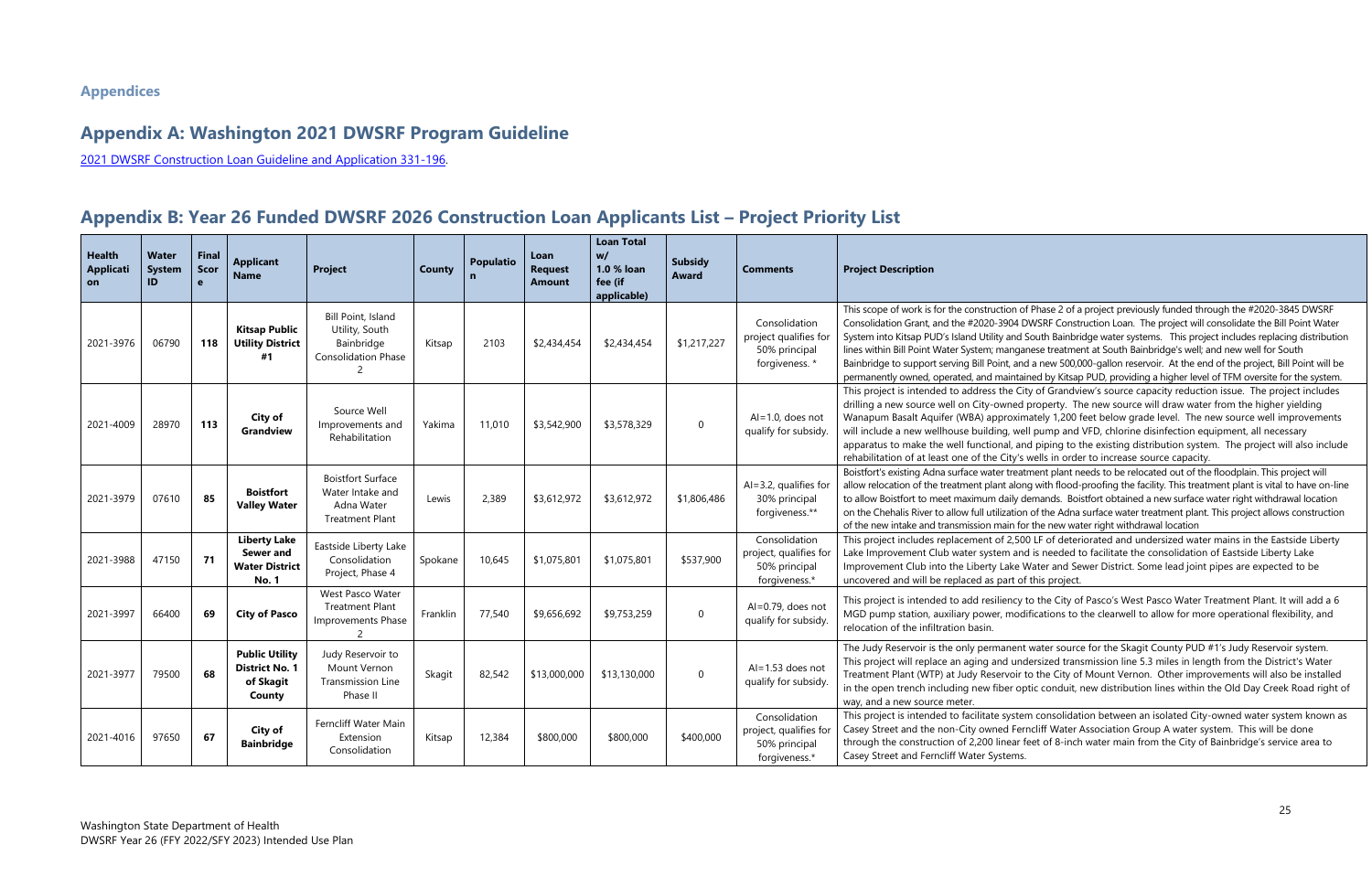lula water service area, the Port needs a more sustainable source of supply. eep well and rehabilitating an existing shallow well to drinking water l also include installing approximately 16,850 linear feet of old 18-inch ng the existing reservoir to the distribution system.

I causing reliability concerns. This loan is intended to revitalize the system by tystem, pump house rehabilitation, storage tank rehabilitation, and the

cement of 4,620 LF of deteriorating and undersized distribution mains.

source reliability and includes bringing an existing drilled well up to drinking ruction of a pump house, booster pumps, chlorination, potential fluoridation, meet drinking water quality standards. An estimated 500,000-gallon storage ected well production rate of 750 gpm functional for the utility.

he primary supply for the City's water system and are critical for domestic ed that both reservoirs are seismically deficient. This project will help the g one reservoir and retrofitting the second with seismic upgrades. This plic Works Board.

cement of roughly 8,500 LF of deteriorating and undersized distribution chettes distribution system.

cement of roughly 3,000 LF of deteriorating and undersized asbestos include a full overlay of the roads for complete restoration.

cement of 24,000 LF of deteriorating and undersized distribution mains to of the Lake Arrowhead water system.

edundancy in the Low-Pressure Zone and the SIA Pressure Zone. It includes 1-gallon water reservoir adjacent to the existing Thorpe Road tank in

cement of 6,300 LF of deteriorating and undersized distribution mains to of the Ripplewood Tract Water System.

cement of approximately 10,550 LF of deteriorating and undersized rport terminal and norther area of the water system.

| <b>TOTALS</b> |       |    |                                                                        |                                                                                                                |                 |         | \$68,807,81<br>5 | \$69,372,686 | \$6,160,371      |                                                                       |                                                                                                                                                                     |
|---------------|-------|----|------------------------------------------------------------------------|----------------------------------------------------------------------------------------------------------------|-----------------|---------|------------------|--------------|------------------|-----------------------------------------------------------------------|---------------------------------------------------------------------------------------------------------------------------------------------------------------------|
| 2021-4011     | 92430 | 40 | Port of Walla<br>Walla                                                 | Walla Walla Airport<br>Water System<br>Improvements                                                            | Walla<br>Walla  | 280     | \$1,980,000      | \$1,999,800  | $\boldsymbol{0}$ | Al=0.0, project<br>does not qualify for<br>principal<br>forgiveness   | This proposed project includes replad<br>distribution mains focused on the air                                                                                      |
| 2021-3999     | 72620 | 41 | <b>Mason</b><br><b>County PUD</b><br><b>No. 1</b>                      | Ripplewood Mainline<br>Replacement                                                                             | Mason           | 45      | \$712,820        | \$712,820    | \$356,410        | Al=3.68, qualifies<br>for 50% principal<br>forgiveness.*              | This proposed project includes replac<br>replace the entire distribution system                                                                                     |
| 2021-3983     | 83100 | 41 | City of<br>Spokane                                                     | Thorpe Reservoir #2                                                                                            | Spokane         | 227,509 | \$7,750,000      | \$7,827,500  | 0                | Al=1.23, project<br>does not qualify for<br>principal<br>forgiveness. | This project is intended to provide re<br>the construction of a new 3.5-million<br>southwest Spokane.                                                               |
| 2021-4001     | 43600 | 45 | Mason<br><b>County PUD</b><br><b>No. 1</b>                             | Lake Arrowhead<br>Mainline<br>Replacement                                                                      | Mason           | 330     | \$2,533,340      | 2,533,340    | \$1,254,129      | Al=3.82, qualifies<br>for 50% principal<br>forgiveness.*              | This proposed project includes replac<br>replace the entire distribution system                                                                                     |
| 2021-3984     | 94350 | 48 | City of<br>Wenatchee                                                   | 2020 AC Main<br>Replacement on 8 <sup>th</sup><br>& 7 <sup>th</sup> , Chelan Ave<br>and 1 <sup>st</sup> Street | Chelan          | 27,286  | \$1,317,150      | \$1,330,321  | 0                | Al=0.68 does not<br>qualify for subsidy.                              | This proposed project includes replac<br>distribution mains. Construction will                                                                                      |
| 2021-4008     | 95123 | 50 | Western<br><b>Ranchettes</b>                                           | Western Ranchettes<br>system repairs                                                                           | Pierce          | 250     | \$1,745,267      | \$1,762,720  | 0                | Al=0.78 does not<br>qualify for subsidy.                              | This proposed project includes replac<br>mains within the entire Western Rand                                                                                       |
| 2021-4017     | 66578 | 53 | City of<br><b>Bainbridge</b>                                           | Reservoir 1 and 2<br>Seismic Upgrades                                                                          | Kitsap          | 12,074  | \$6,763,665      | \$6,831,302  | 0                | $Al=1.63$ does not<br>qualify for subsidy.                            | There are two reservoirs that act as th<br>water supply. A recent study indicate<br>system be more resilient by replacinc<br>project is partially funded by the Pub |
| 2021-3982     | 68900 | 55 | <b>City of Port</b><br><b>Orchard</b>                                  | Well 11<br>Development,<br>Treatment, and<br><b>Booster Pump</b><br>Station                                    | Kitsap          | 2,760   | \$8,000,000      | \$8,080,000  | 0                | Al=1.14 does not<br>qualify for subsidy.                              | The project is intended to help with s<br>water standards. This includes consti<br>and any other treatment needed to n<br>tank will be required to make an expe     |
| 2021-3974     | 86294 | 55 | <b>Pend Oreille</b><br><b>Public Utility</b><br><b>District</b>        | Sunvale Acres<br>Distribution<br>Replacement Project                                                           | Pend<br>Oreille | 65      | \$591,282        | \$591,282    | \$295,641        | $Al = 3.53$ , qualifies<br>for 50% principal<br>forgiveness.*         | This proposed project includes replac                                                                                                                               |
| 2021-3989     | 23581 | 59 | Woodland<br><b>Heights</b><br><b>Maintenance</b><br><b>Association</b> | <b>Woodland Heights</b><br>Pump House and<br><b>Water Distribution</b><br>System upgrade                       | King            | 108     | \$560,072        | \$560,072    | \$280,036        | Al=3.93, qualifies<br>for 50% principal<br>forgiveness.*              | The entire system is deteriorated and<br>the replacement of the distribution sy<br>installation of backup power.                                                    |
| 2021-3998     | AB183 | 65 | Port of Walla<br>Walla                                                 | Wallula Dodd Water<br>System<br>Consolidation                                                                  | Walla<br>Walla  | 146     | \$2,500,000      | \$2,525,000  | 0                | $Al=0$ does not<br>qualify for subsidy.                               | To support consolidation of the Wall<br>This will be done by drilling a new de<br>standards. The proposed project will<br>diameter distribution main connectin      |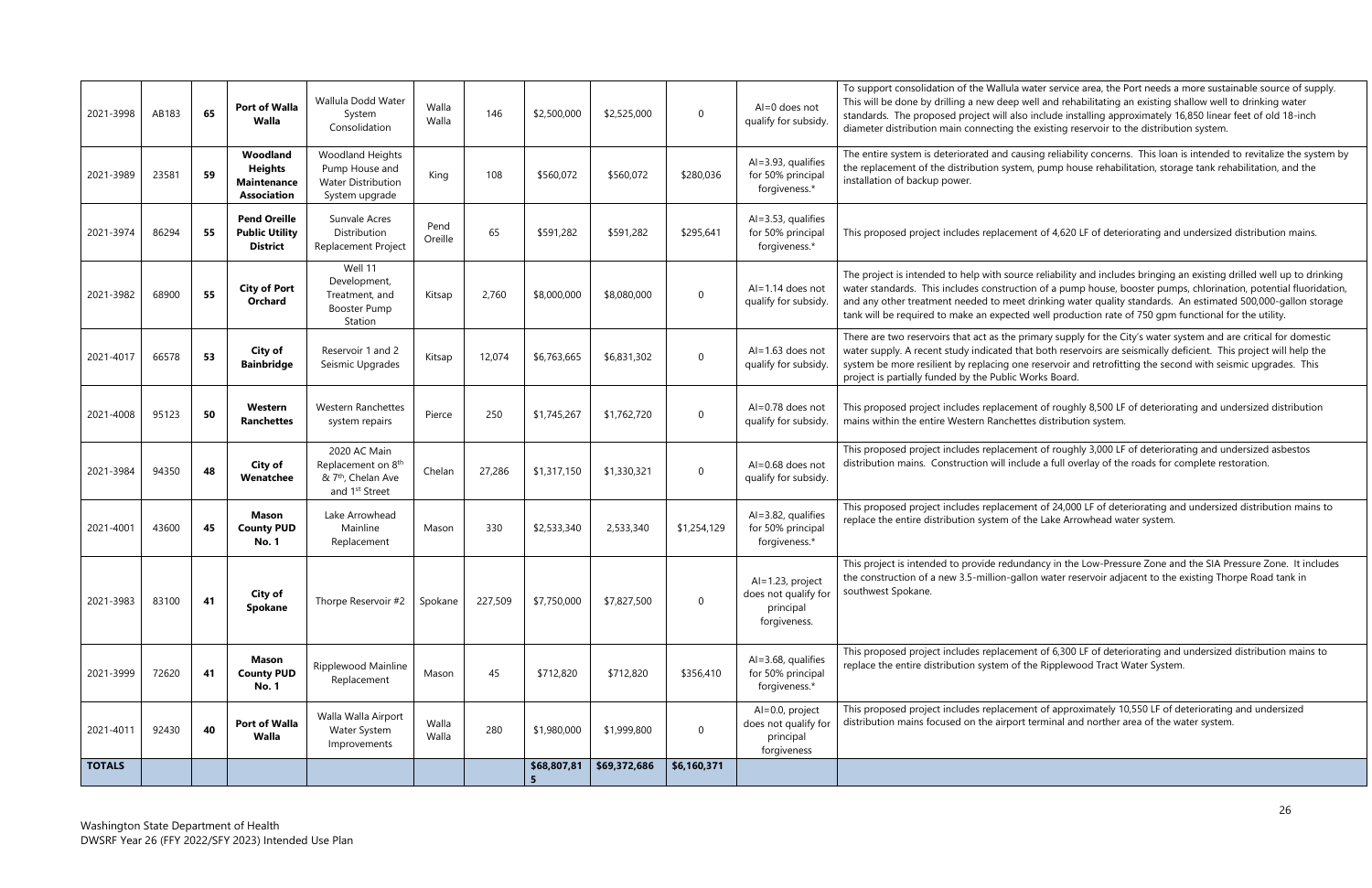\*All projects with subsidy receive reduced interest rate of 1.25 percent and have the loan origination fee waived.

\*\*All project that were eligible for subsidy received 50% to meet subsidy requirements for Washington's projected capitalization grant and a reduced interest rate of 1.25 percent.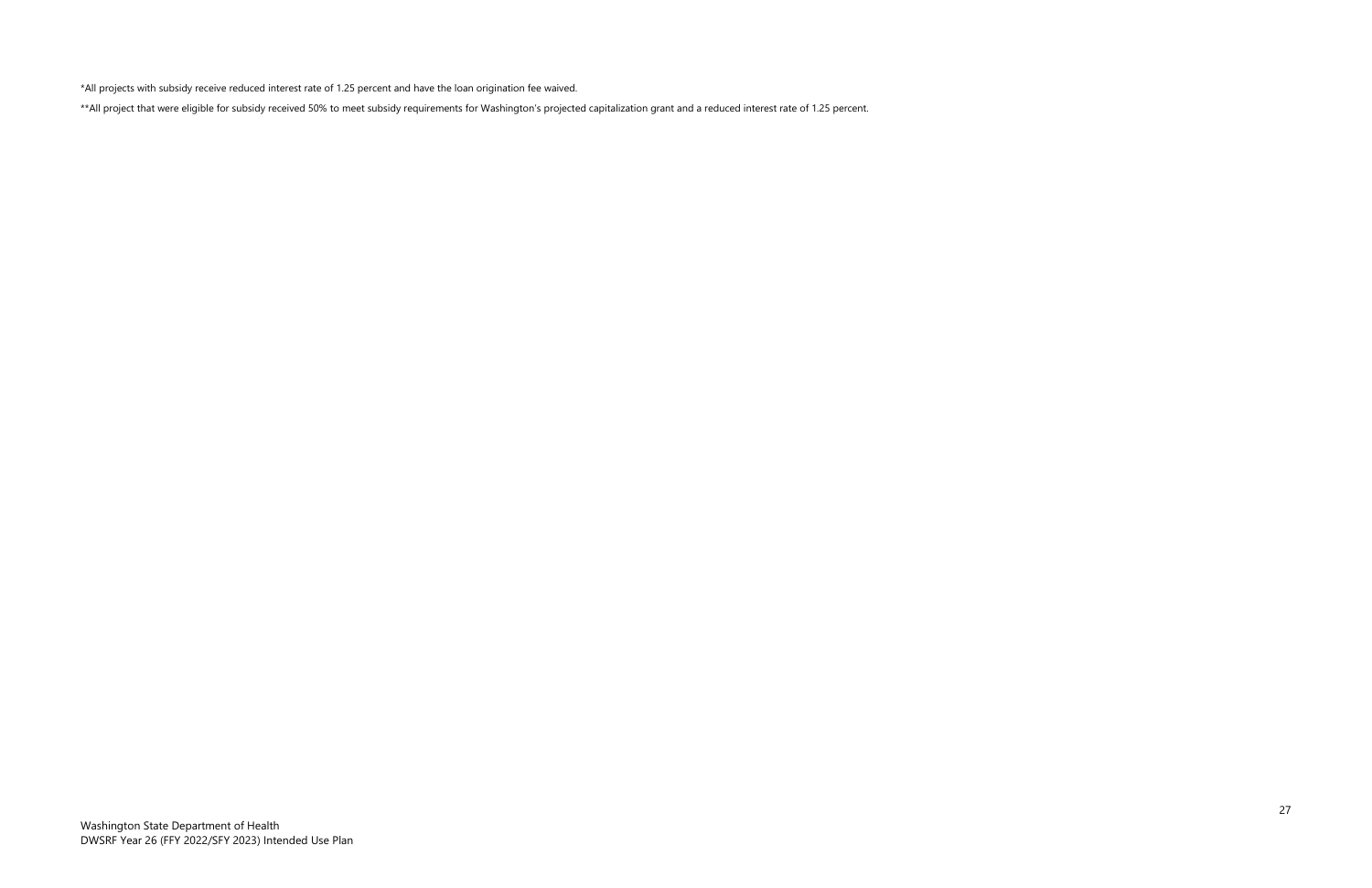This project was withdrawn by applicant because they were not

econdary MCL for manganese. **This project was withdrawn by** 

the secondary MCL for manganese. This project was withdrawn

levated manganese. **This project was withdrawn by applicant** 

by applicant because they were not ready to proceed.

Replace Cushman Road between 580 - 680 N Lake Cushman Rd. This

## <span id="page-31-0"></span>**Appendix C: Year 26 Withdrawn or Declined DWSRF 2021 Construction Loan Applicants**

| <b>Health</b><br><b>Application</b> | <b>Water</b><br><b>System</b><br>ID | <b>Score</b> | <b>Water</b><br><b>System</b><br><b>Name</b> | <b>Project</b>                                                            | County      | <b>Populatio</b><br>$\mathbf n$ | <b>Request</b> | <b>Project Description</b>                                                                                                                                                |
|-------------------------------------|-------------------------------------|--------------|----------------------------------------------|---------------------------------------------------------------------------|-------------|---------------------------------|----------------|---------------------------------------------------------------------------------------------------------------------------------------------------------------------------|
| 2021-3992                           | 00650                               | 96           | City of Airway<br>Heights                    | <b>Contaminated Water</b><br>Resource<br><b>Replacement Project</b>       | Spokane     | 9489                            | \$8,000,000    | This project would replace the City's drinking water source that was contaminated by PFAS.<br>ready to proceed, instead they obtained a preconstruction loan.             |
| 2021-4000                           | 04852                               | 56           | Mason<br>County PUD<br>No 1                  | Bay East Manganese<br>Treatment                                           | Mason       | 94                              | \$1,067,929    | Design and install manganese removal treatment. The Bay East water system exceeds the se<br>applicant because they were not ready to proceed.                             |
| 2021-4002                           | 02857                               | 56           | Mason<br>County PUD<br>No 1                  | Arcadia Estates<br>Manganese<br>Treatment                                 | Mason       | 108                             | \$1,067,929    | Design and install manganese removal treatment. The Arcadia Estates water system exceeds<br>by applicant because they were not ready to proceed.                          |
| 2021-4003                           | 31572                               | 56           | Mason<br>County PUD<br>No 1                  | Harstene Retreat<br>Manganese<br>Treatment                                | Mason       | 72                              | \$1,067,929    | Design and install manganese removal treatment. The Harstene Retreat water system has eld<br>because they were not ready to proceed.                                      |
| 2021-4013                           | 50700                               | 56           | Manchester<br><b>Water District</b>          | Well 10 Manganese<br><b>Treatment System</b><br>Design and<br>Engineering | Kitsap      | 9955                            | \$934,250      | Design and install manganese removal treatment for Well 10. This project was withdrawn                                                                                    |
| 2021-4015                           | 34100                               | 41           | Mason<br>County PUD<br>No 1                  | <b>Hoodsport Mainline</b><br>Replacement                                  | Mason       | 353                             | \$102,281      | Replace approximately 1,500 linear feet of transmission/distribution main located along N L<br>project was withdrawn by applicant because they were not ready to proceed. |
| 2021-4005                           | 51920                               | 41           | Mason<br>County PUD<br>No 1                  | Union AC Mainline<br>Replacement                                          | Mason       | 623                             | \$716,797      | this project was combined into 4014                                                                                                                                       |
| 2021-4006                           | 51920                               | 41           | Mason<br>County PUD<br>No 1                  | Hwy 106 to Union<br>Mainline Replacement                                  | Mason       | 623                             | \$211,282      | this project was combined into 4014                                                                                                                                       |
| 2021-4014                           | 51920                               | 41           | Mason<br>County PUD<br>No 1                  | Union AC Mainline<br>Replacement                                          | Mason       | 623                             | \$1,020,347    | Replace 3 segments of Asbestos Concrete mainline along HWY 106 and Main St. We offered                                                                                    |
| 2021-4004                           | 06689                               | 41           | Mason<br>County PUD<br>No 1                  | <b>Canal Beach Tracts</b><br>Mainline Replacement                         | Mason       | 102                             | \$126,127.38   | Replace approximately 1,500 linear feet of transmission/distribution main located along N U<br>was declined.                                                              |
| 2021-4007                           | 01050                               | 41           | Mason<br>County PUD<br>No 1                  | Alderbrook Mainline<br>Replacement                                        | Mason       | 1,781                           | \$2,990,272    | Replace approximately 43,142 linear feet of transmission/distribution main throughout the c<br>was declined.                                                              |
| 2020-3910                           | 43400                               | 17           | Town of<br>LaCrosse                          | <b>Water Meter</b><br>Replacement Project                                 | Whitma<br>n | 297                             | \$233,714      | The project replaces all water meters with remote read meters with backflow protection. We                                                                                |
|                                     |                                     |              | <b>Total</b>                                 |                                                                           |             |                                 | \$17,538,857   |                                                                                                                                                                           |

Replacement Mason <sup>623</sup> \$1,020,347 Replace 3 segments of Asbestos Concrete mainline along HWY 106 and Main St. *We offered to fund this project, but project funding was declined.*

US HWY 101. **We offered to fund this project, but project funding** 

distribution. We offered to fund this project, but project funding

.<br>*R* offered to fund this project, but project funding was declined.